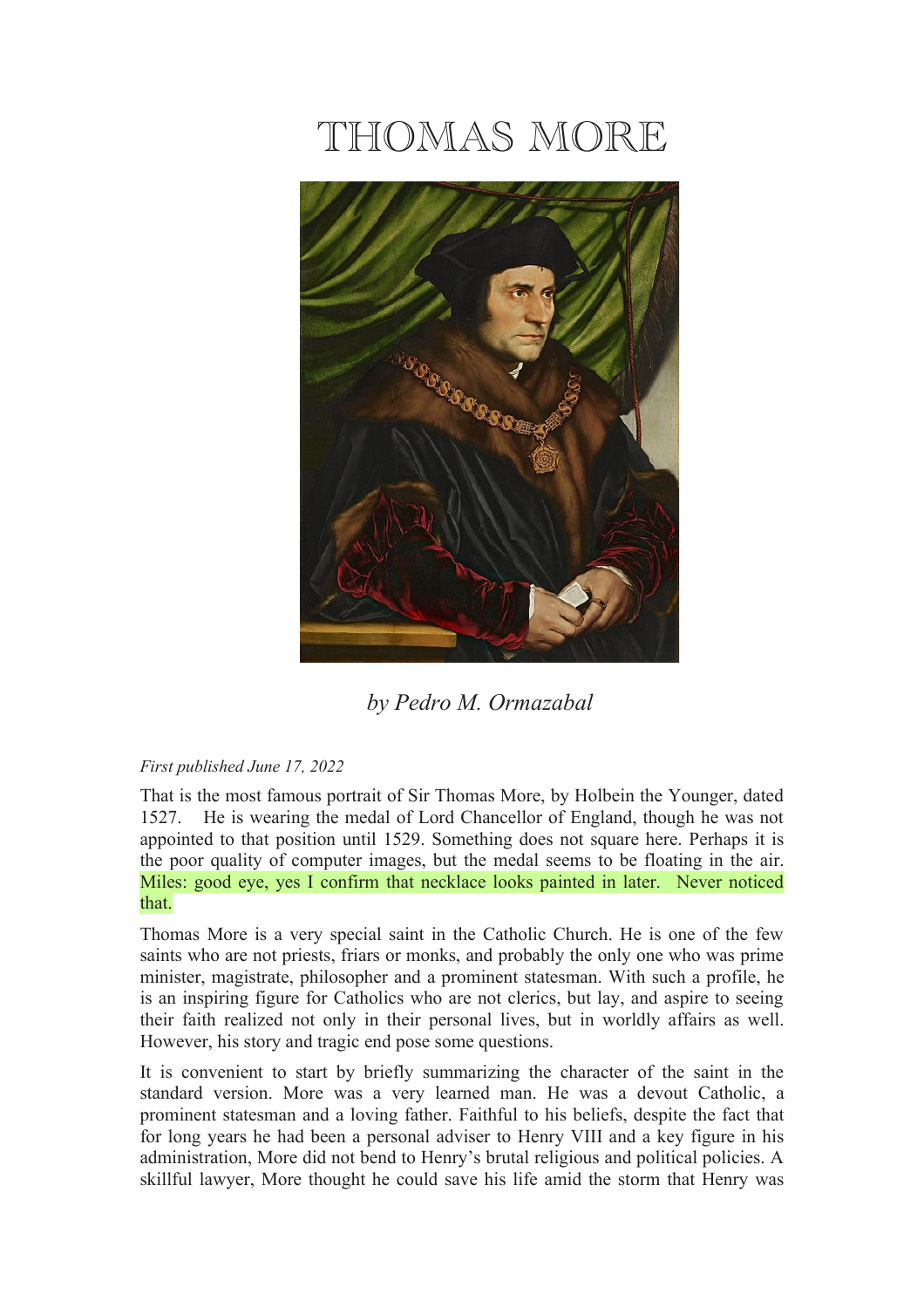unleashing by keeping his mouth shut and withdrawing from the public scene. Henry finally came after his old friend, but More stuck to his beliefs and did not recant his Catholic faith, knowing that he had one foot on the scaffold. After a rigged tribunal sentenced him to decapitation on the basis of perjury, More spoke his mind and was finally beheaded on 6 July 1535, setting an example of faithfulness and firmness to the Catholic faith and to conscience for the coming generations of Catholics.

In this paper, I would like to focus on some questions about this story. The surname "More" is not unknown outside Britain. In Britain itself you have the surname "Moore" (think of Roger Moore 007), which is but a variant of "More". In the Romance speaking countries you have the surname "Moro" which looks like the Romance version of "More". Indeed, in Spanish "Thomas More" is always "Tomás Moro". The Italian prime minister murdered in 1978 was Aldo Moro. In Spain, the surname Moro is not infrequent either, and you have, for instance, the prestigious winemaker Emilio Moro. I mention him rather than any other Spanish Moro because we find the same name in French version in Emile Moreau, Governor of the Bank of France in the 1920s. Perhaps Charles Maurras was a "More" as well. Here is the eminent banker Emile Moreau:



The perspective of the photo looks a bit odd, as it seems that either Moreau was very tall or the photographer very short. It's either a paste or the background was removed.

At least in Spanish, the meaning of the surname More/Moro is straightforward, and means "Moor", so, in principle somebody having that surname has a Moorish ancestry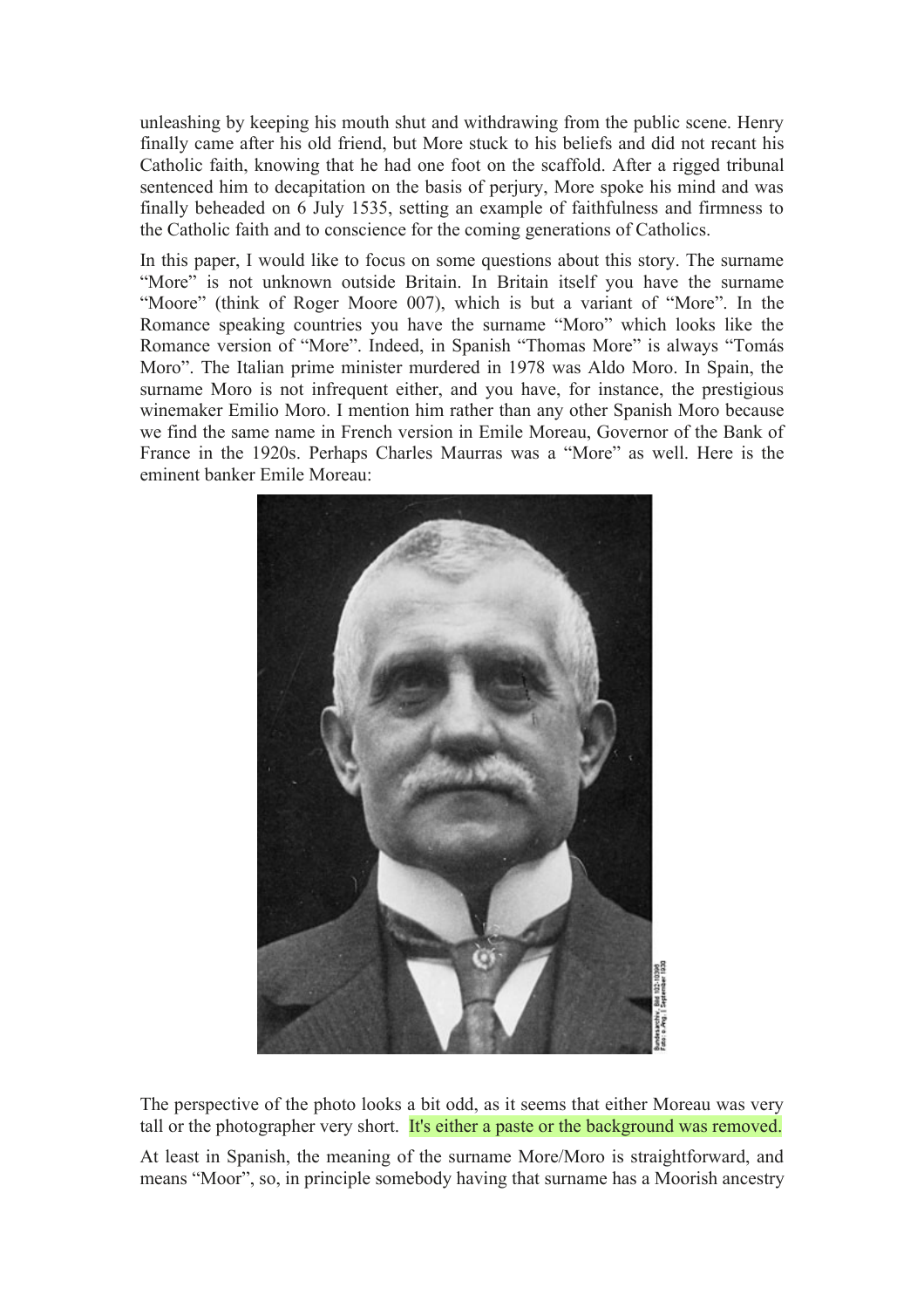Moors are often confused with Arabs and Muslims, but the three are different things. The Moors are the inhabitants of Mauritania and are not Arabs, but, according to Wikipedia, mostly Berber. The old term "Mauritania" refers to North Africa in general, and more specifically to its Western part. Though the predominant religion among Moors today may be Islam, Moors were Christian before the Arab invasion of the lands of Mauritania. The Arabs, as well as the Berber, are ethnic groups whereas Islam is a religion, not an ethic group, and it is professed by many peoples around the world who are neither Arabs nor Moors. I mention this because of what looks like yet another variant of "Moro", which is "Maura". Among famous Mauras we have the Spanish politician Antonio Maura, an outstanding character in an otherwise Spanish prominent family of politicians and intellectuals.

Here is a photo of Antonio Maura (1853-1925) dated 1917:



Something is also wrong with that photo, with much of it being repainted.

The Maura family has been said to have Jewish origins, but opinion remains divided on the subject. This is what I have found in <forebears.io> about the surname More, which is said to be the same as "Moore":

**The surname Moore has two distinct derivations. In one it originated from the frst name Moor, whose origins are of great antiquity. This comes from the Old**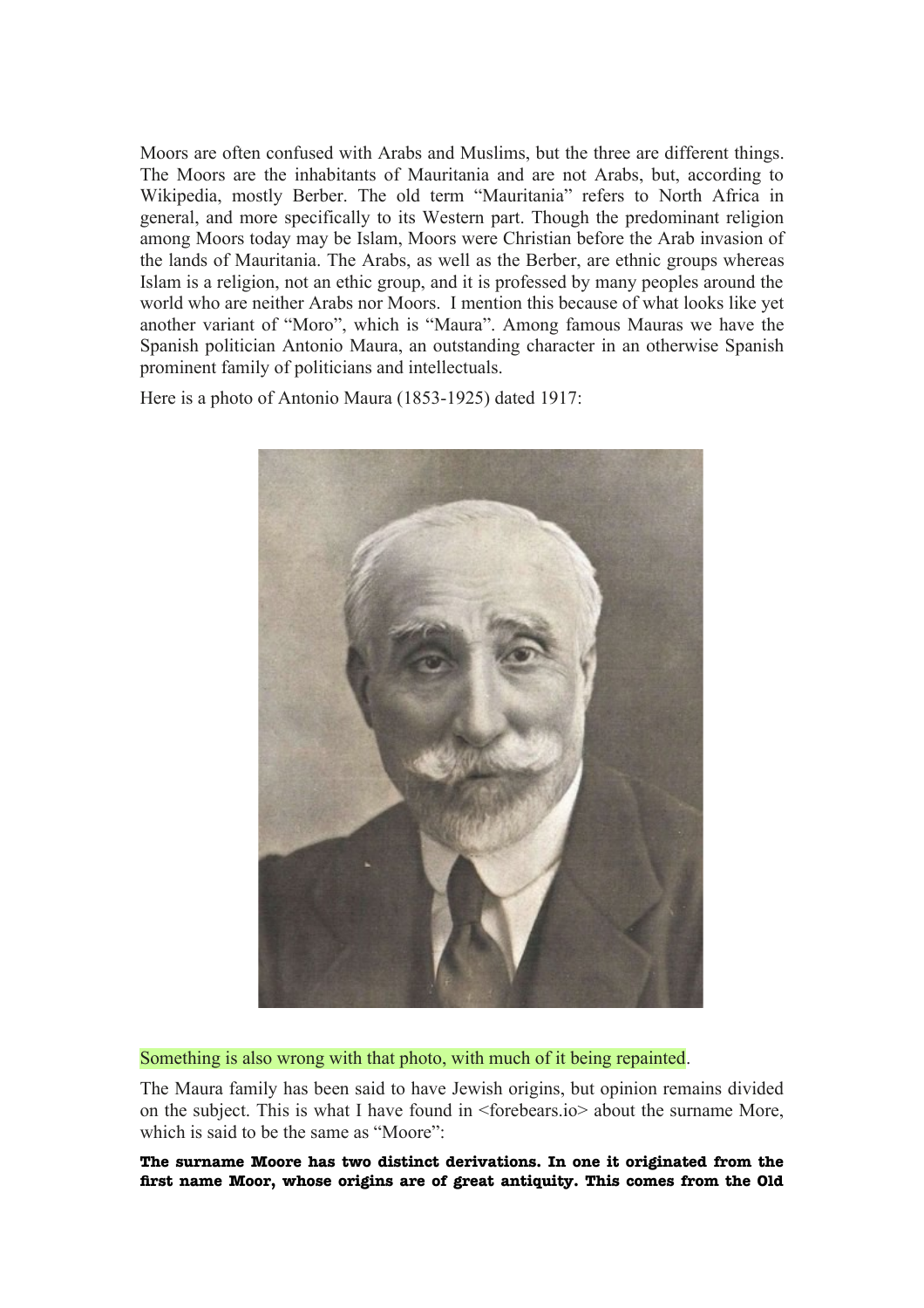**French Maur, which in its turn derives from the Latin frst name Maurus. (There was even a Saint Maurus in the sixth century.) The frst name Maurus originally meant 'moor' (as in Othello the Moor) and was given to a native of North Africa. These were very rarely black people -like Othello- but were usually Arabs or Berbers. However, the name Maurus soon came to be used as a nickname for anyone with a dark complexion, meaning 'darkie' -almost certainly with much the same racialist undertones as the word 'darkie' has today. Thus this derivation of the name Moore came to England with the Normans in the eleventh century (see also Morris.) The other derivation of the surname Moore is from the Anglo-Saxon word 'mōr' meaning 'heath'. It is thus a place name, being given to someone who lived at or on a moor, heath or fen. The earliest forms of the name were preceded by 'at' or 'de' (e.g. Harry at Moore) with the additional 'e' because of the dative case.**

So "Moore", "More" and its variants (such as, for instance, "Morris") are names that were brought to England by its Norman conquerors.

**There are many names related to, or variations of, the original Moore. The name Moore is widespread throughout Britain and Ireland. (...) Sir Thomas More (1478—1535) was a statesman, scholar, author-and fnally a martyr. Today he is best remembered as the hero of the flm A Man for All Seasons. This depicts his friendship with Henry VIII, and their fnal quarrel, when Thomas More refused to support Henry's divorce from Catherine of Aragon. For this Henry had him imprisoned, and later beheaded. Thomas More's saintliness of character soon became universally renowned. He was subsequently canonised by the Catholic Church while to this day there is a Thomas More room in the bounds of the Kremlin.**

The movie "A Man for All Seasons" is important because movies have a strong influence on people's minds. Images are powerful and have the additional benefit of sparing the trouble of reading books. This was quickly understood when moving pictures were born, and this is why we have the Hollywood machine today, one of the most influential "mind-shaping" tools of public opinion and perception of reality. The 1966 movie "A Man for All Seasons" is based on a novel by Robert Bolt. It featured Paul Scofield as More and Robert Shaw as Henry. The director was Fred Zinneman.

According to Wikipedia:

**Robert Oxton Bolt, CBE, was born in [Sale,](file:///h) Cheshire, to Methodist parents; his father owned a small furniture shop. At [Manchester Grammar School](file:///h) his affnity for Sir [Thomas More](file:///h) frst developed [PMO: Interesting that a Methodist develops an affnity for a Papist Catholic martyr]. After leaving school aged sixteen, he worked in an insurance offce, which he disliked; after studying in the evening for fve weeks he passed three A-levels [PMO: Not bad] and went on to attend the [University of Manchester,](file:///h) from which, after a year, he undertook wartime service, initially as a pilot offcer candidate in the [RAF](file:///h) (air-sickness preventing him from continuing past training) [PMO: Did Bolt feel airsickness for the frst time when he tried to join the RAF?] from 1943 to 1946. He then served as an Army offcer in West Africa until 1947, when he returned to the University of Manchester and spent three years completing his honours degree in History. Following this, he took a teaching diploma from the [University of Exeter.](file:///h) For many years he taught [English](file:///h) and history at [Millfeld School](file:///h) and only became a full-time writer at the age of 33 when his play [The Flowering Cherry](file:///h) was staged in London in 1958, with [Celia Johnson](file:///h) and [Ralph Richardson.](file:///h)**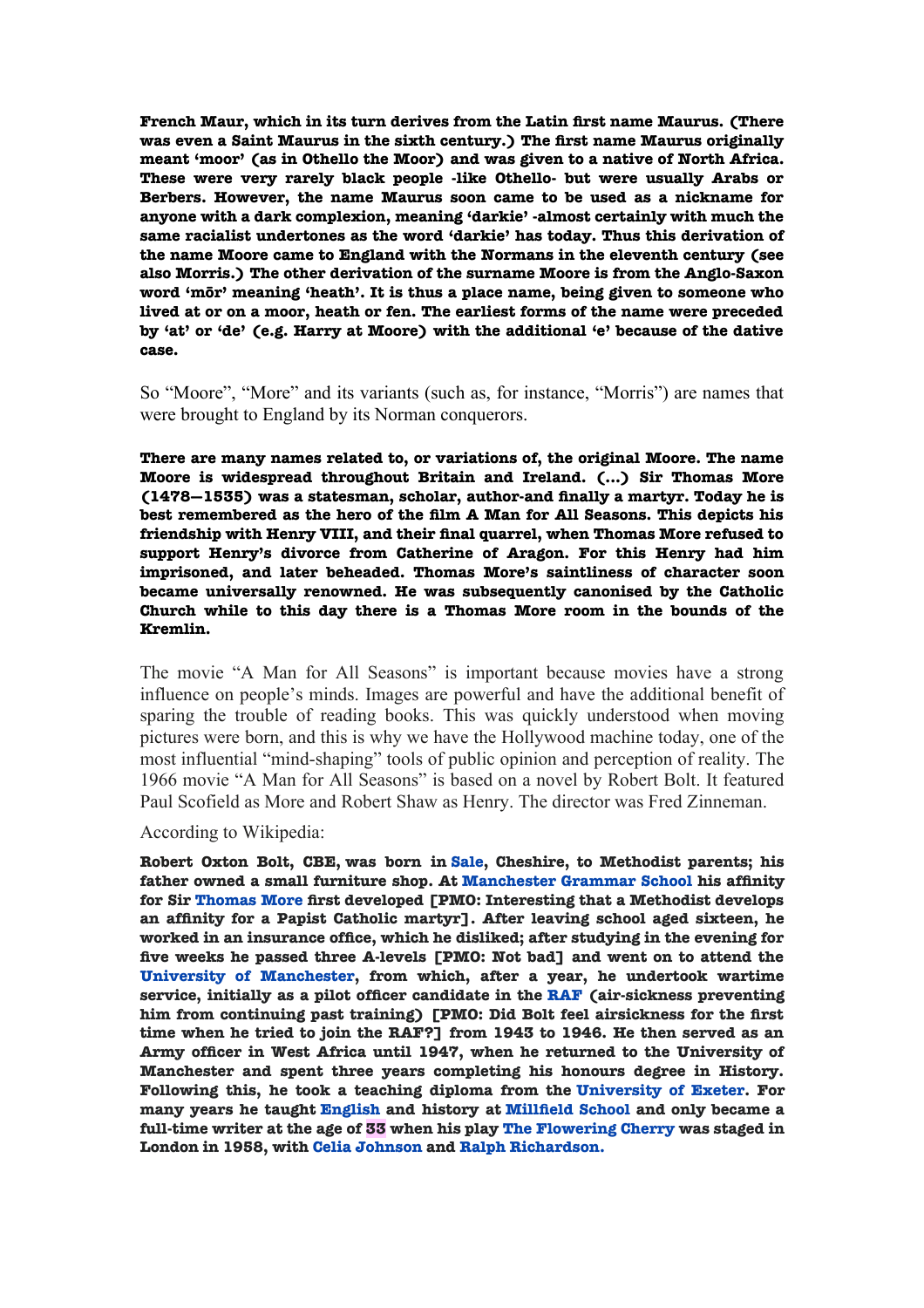Let us have a quick glance at the place where Bolt taught English and History "for many years", Millfield School:

**Millfeld was founded in 1935 by [Jack Meyer](file:///h) (referred to at Millfeld as "Boss"), following his return from India with seven Indian boys, six of whom were princes. The school started in the mansion built and originally owned by the Clark family, who owned and ran the shoe manufacturer Clarks. Meyer, educated at [Haileybury](file:///h) [and Imperial Service College,](file:///h) adhered to the philanthropic aim, known at the school as The Millfeld Mix: "...to nurture talent by providing the very best facilities, teaching, coaching and opportunities in which young people can exercise and explore their abilities; and to give awards to those in fnancial need.**

The philanthropist "Boss" had therefore a common Jewish name, "Meyer". Hardly surprising if we look at Haileybury:

**The previous institution at Haileybury was the [East India College](file:///h) (EIC), the training establishment founded in 1806 for administrators of the [Honourable East](file:///h) [India Company.](file:///h)**

This is the place where the Reverend Thomas Malthus, widely known for his theories about overpopulation, became professor of History and Political Economy in 1805. Malthus' was the first chair in Political Economy on record.

There is a further interesting bit of information on Bolt:

**After the war, Bolt joined the [Communist Party of Great Britain,](file:///h) but he left it in the late 1960s after the** [Soviet invasion of Czechoslovakia](file:///h)**.**

So, before becoming a teacher of History, Bolt served as Army officer after having joined the Communist Party. Not a very frequent mix that strongly suggests that Bolt was a spook.

The Wikipedia bio of the founder of the Manchester Grammar School, the place where Bolt discovered More, also provides some interesting information:

**[Hugh Oldham,](file:///h) a Manchester-born man, attended [Exeter College, Oxford](file:///h) and [Queens' College, Cambridge,](file:///h) after having been tutored in the house of [Thomas](file:///h) [Stanley, 1st Earl of Derby.](file:///h) Historical accounts suggest that he was not a particularly learned man, but was in Royal service, being a favoured protégé of [Margaret Beaufort, Countess of Richmond and Derby,](file:///h) mother of [Henry VII,](file:///h) and became recognised for his administrative abilities. He was appointed [Bishop of](file:///h) [Exeter](file:///h) in 1505. His great wealth came from his water-powered corn mills on the [River Irk](file:///h) near Manchester, which were subsequently used to fund the school's endowment.**

Oldham was not a "particularly learned man" after having attended Oxford and then Cambridge. Surely this is why they admitted him in Cambridge when he came from Oxford. Fortunately, he had Thomas Stanley as tutor, who, apparently, received this mediocre man in his house to take care of his administrative abilities. Those abilities must have been outstanding, as they led Oldham to a Bishopric.

**Later, Oldham's great friend [Richard Foxe,](file:///h) the [Bishop of Winchester,](file:///h) wished to found a monastery. Oldham, however, convinced him instead to found [Corpus](file:///h) [Christi College](file:///h) in Oxford and contributed 6000 marks. Oldham also had a hand in the founding of [Brasenose College, Oxford.](file:///h)**

Let us have a brief look at this Foxe character (1448-1528). He seems to be of Jewish background, judging by his surname. In his picture in Wikipedia he looks like a boxer rather than a Bishop: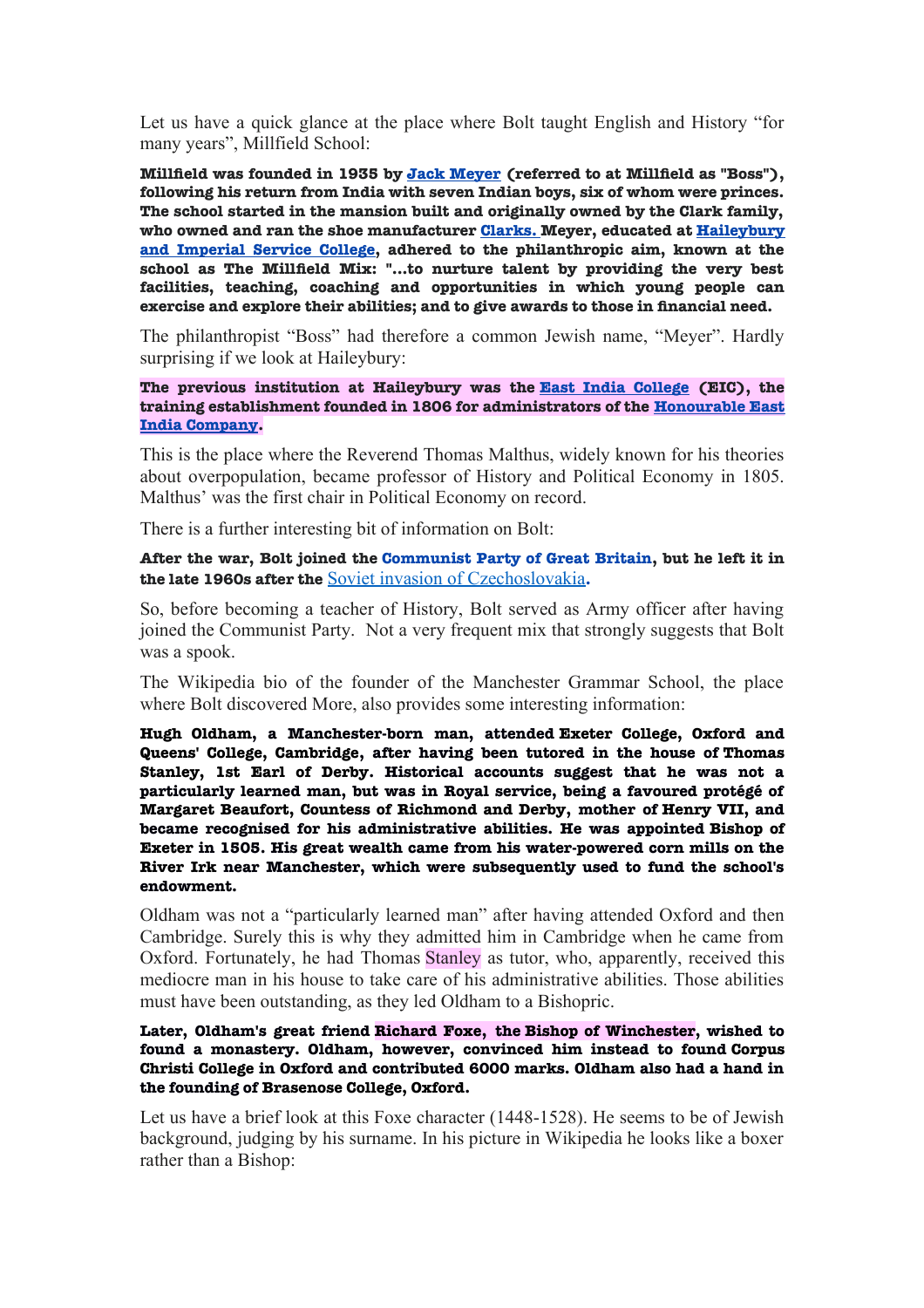

# Definitely a Jewish nose.

**In 1484, Foxe was in Paris possibly in pursuit of studies or possibly because he had become unpopular with [Richard III.](file:///h) There he came into contact with [Henry](file:///h) [Tudor](file:///h) [PMO: Just like that], who was beginning his quest for the English throne, and took Foxe into his service. In January 1485 Richard intervened to prevent Foxe's appointment to the vicarage of [Stepney](file:///h) on the ground that he was keeping company with the great rebel, Henry ap Tuddor.**

So Foxe was a Lancastrian. If the English "Episcopal Conference" was populated by the likes of Foxe, it is hardly surprising to learn that it surrendered to Henry in the blink of an eye when Henry threatened it with dispossessing it of its patrimony, a threat that the English Bishops did not oppose.

Interestingly, the one who consecrated Foxe Bishop in 1487, two years after the battle of Bosworth, was no other than John Morton, the same Cardinal who received More in his house in 1490. Morton must have known who Foxe was. Was Cardinal Morton a Lancastrian too?

# **Morton enthusiastically supported the ["New Learning"](file:///h) (scholarship which was later known as "humanism" or "London humanism"), and thought highly of the young More. Believing that More had great potential, Morton nominated him for a place at the [University of Oxford.](file:///h)**

This would establish a link between More and the Lancastrians. Interestingly, the 1966 movie about More has sent us from the "communist" scriptwriter Robert Bolt to Thomas More. The other hand in the movie was the director, Fred Zinnemann. He was obviously Jewish, as his Wikipedia page explicitly says. Which begs the question: why were a British spook and a Jewish film director so interested in the character of Thomas More, Catholic martyr? The movie does not leave Henry in a very good position. He is presented as a brute womanizer. Which perhaps was the goal of the movie, rather than the martyrdom of More. Let us return to him.

As we just saw, Thomas More may have been a descendant of Normans. His ancestry is said by Wikipedia to be English with a French connection. According to Wikipedia, Thomas More was born on [Milk Street](file:///h) in the [City of London,](file:///h) on 7 February 1478, to [Sir John More,](file:///h) a successful lawyer and later a judge, and his wife Agnes (*née* Graunger). He was the second of six children. More was educated at St. Anthony's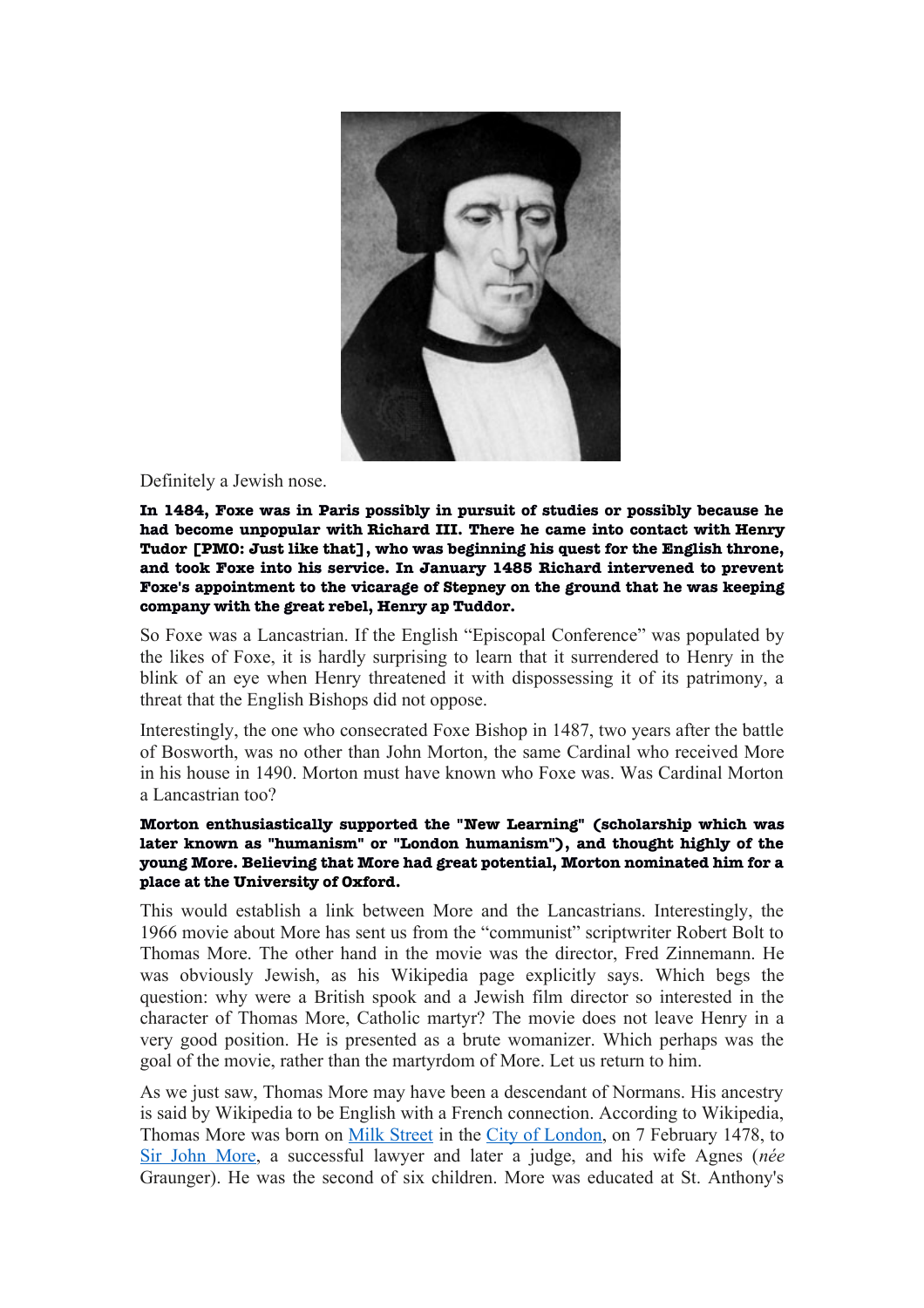School, then considered one of London's best schools. From 1490 (aged 12) to 1492, More served [John Morton,](file:///h) the [Archbishop of Canterbury](file:///h) and Lord Chancellor of England, as a household page. The father, John More, has a page in Wikipedia, but the mother, Agnes Graunger, does not, and we are told nothing about her. However, in <https://ancestors.familysearch.org>, we find the following information:

# **When Agnes Graunger was born in 1455, in London, Middlesex, England, her father, Thomas Hanscom Graunger, was 30 and her mother, Lady Margaret Hanscombe Sweetehanam, was 30. She married Sir John More on 24 April 1474, in London St Giles without Cripplegate, Middlesex, England, United Kingdom.**

As far as I know, according to English usage the wife of Thomas Hanscom Graunger would be Margaret Graunger, not Margaret Hanscombe Sweetehanam, no Granger in it. The surname Hanscombre is interesting in that it links us to the Cambridge don Elizabeth Anscombe, full name Gertrude Elizabeth Margaret Anscombe, an outstanding disciple of Ludwig Wittgenstein, who has been analyzed by Miles. As far as I know, in English speaking countries, women take the surname of their husbands when they get married. For some reason, this does not seem to be the case here, and the mother of Agnes Graunger, in addition to keep her maiden name, is said to be a Lady, that is, nobility, so Agnes Graunger was nobility. However it may be the parents of Agnes Graunger seem to have been related, as "Hanscom" and "Hanscombe" look very much like variants of the same surname, just like "More" and "Moore". As to the surname "Graunger", <ancestors.familysearch.org> tells us that it is a variant of "Granger", and that, again, it is of Norman origin.

Let us take a look at Thomas More's father, Sir John More. Here is what we find in Wikipedia:

**More was the son of William More (d. 1467), a London** [baker](file:///h) **[PMO: again the joke of dropping the "n" from "banker"?], and Joanna Joye, daughter and heir of a London** [brewer](file:///h)**, John Joye, and granddaughter and heir of a London** [Chancery](file:///h) **clerk, John Leycester. More entered** [Lincoln's Inn](file:///h) **in either 1470 or 1475, was called to be a** [Serjeant-at-law](file:///h) **in 1503, a** [Justice of Assize](file:///h) **in 1513, a** [Justice of the](file:///h) [Common Pleas](file:///h) **in 1518, and fnally to the** [King's Bench](file:///h) **in 1520, where he remained until his death.**

**More inherited the manor of Gobions in** [North Mymms](file:///h) [Hertfordshire](file:///h)**, [PMO: from the baker's family or from the brewer's?], and tenements in London, and also purchased more land in Hertfordshire. He was** [granted](file:///h) **a** [coat of arms](file:///h) **during** [Edward IV](file:///h)**'s reign [PMO: Not bad for a commoner]. He also helped to fund his sonin-law** [John Rastell](file:///h)**'s attempt to reach and settle the New World in 1517, which got only as far as** [Waterford](file:///h) **before the sailors abandoned Rastell and sold his cargo.**

So the noble Agnes Graunger marries John More, the son of a baker and a brewer, who became *Sir* John More. Another baker turned knight. Otherwise, the story of the American expedition being ripped off in Waterford is strange and raises a number of questions. Waterford is in Hertfordshire, in the middle of England, not on the coast. The river Bean flows through it, true, but Waterford is not a port. Which raises the question: where did Rastell's expedition to America really started? It could not be far from Waterford. Did it really sail on a river in ships that were supposed to cross the Atlantic? Did the ship or ships really undergo a mutiny in the middle of England? How did the mutinied sailors manage to sell the cargo? Where was Justice Sir John More whilst the expedition he had funded was being ripped off? The expedition is not said to bring American goods into Britain, but to transport British goods to the other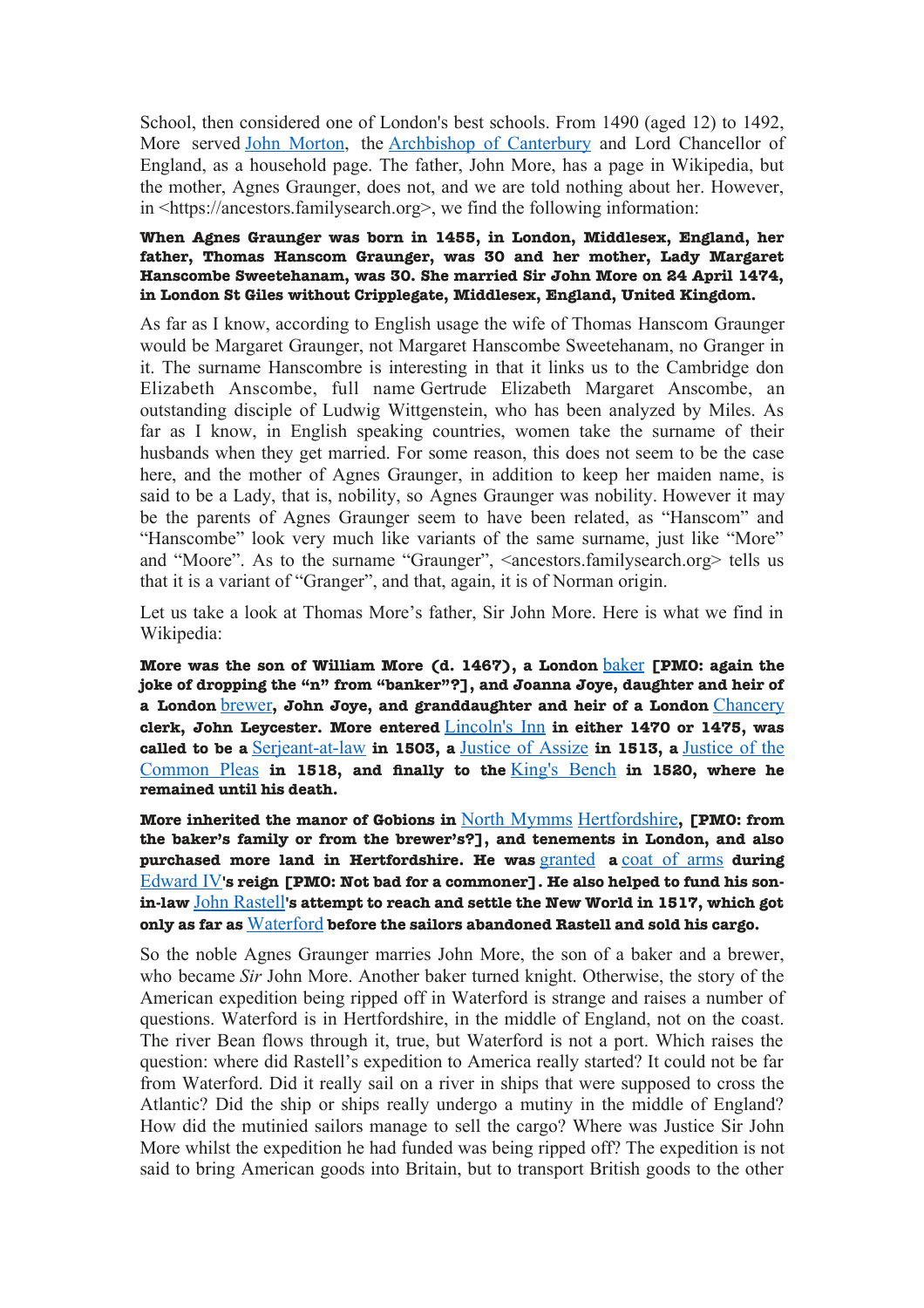side of the Pond in order to make a settlement there. Which goods were in the cargo? This story, if it really happened, looks like a contrived event designed to serve as cover-up for a robbery or something of that sort. A robbery that is not said to have been investigated. Which raises the question: was Justice Sir John More somehow involved in the affair?

**More made his will on 26 February 1527, naming his son,** [Sir Thomas More](file:///h)**, as one of his executors and asking for his remains to be buried in the City of London church of** [St Lawrence Jewry](file:///h)**. The will, proved on 5 November 1530, included provision for prayers for the souls of family members and for the soul of** [King](file:///h) [Edward IV](file:///h)**.**

Why did Sir John More dispose to be buried precisely in [St Lawrence Jewry?](file:///h)

**The church was originally built in the twelfth century and dedicated to** [St](file:///h) [Lawrence](file:///h)**; the weathervane of the present church is in the form of his instrument of martyrdom, the gridiron. The church is near the former medieval** [Jewish](file:///h) [ghetto](file:///h)**, which was centred on the street named** [Old Jewry](file:///h)**. From 1280 it was an** [advowson](file:///h) **held by** [Balliol College, Oxford](file:///h)**. (…) Sir** [Thomas More](file:///h) **preached in the old church on this site.**

This should have happened between 1501 and 1504, when, according to the Spanish version of Wikipedia, More joined the Third Order of St. Francis and lived as a layman in a Carthusian convent. However, how is it that More was allowed to preach without being a cleric, but a layman–without a degree, neither in Divinity nor in Humanities? Interestingly, More is said to have preached in a church located "near the former medieval Jewish ghetto". It seems that the Mores felt some attraction to that particular church and area of London, though we are not told why. By the way, Sir John More, that son of a baker and a brewer who ended up inheriting a manor and purchasing lands in Hertfordshire, is nobility, in which case his marriage to Agnes Graunger would make sense: noble marries noble.

Let us now have a look at Thomas More's bio in Wikipedia.

## **According to his friend, the theologian [Desiderius Erasmus](file:///h) of [Rotterdam,](file:///h) More once seriously contemplated abandoning his legal career to become a [monk.](file:///h)**

As we saw above, according to the Spanish version of Wikipedia, for four years More was a member of the Third Order of St. Francis. The Third Order of St. Francis is for the lay; more specifically, it was established to provide an opportunity to the married to live a religious life. Wikipedia explains how the Third Order of St. Francis is organized:

#### **The Third Order is divided into [Third Order Regulars,](file:///h) who live in [religious](file:///h) [congregations,](file:///h) and Third Order Seculars or the [Secular Franciscan Order,](file:///h) who live i n [fraternities.](file:///h) The latter do not wear a religious habit, take vows, or live in community, but gather together in community on a regular basis.**

More seems to have belonged to the second type of "tertiaries", the Seculars, though he lived in a religious congregation and I do not think that a Carthusian monastery qualifies as "fraternity". The strange thing here is that a lay Franciscan tertiary lives for four years not in his house, but in a monastery, and a Carthusian one at that. The order of St. Bruno and that of St. Francis are different and, for all I know, Franciscans do not live in Carthusian monasteries or Carthusians in Franciscan monasteries. However that may be, there came a time at which More saw that his call was not the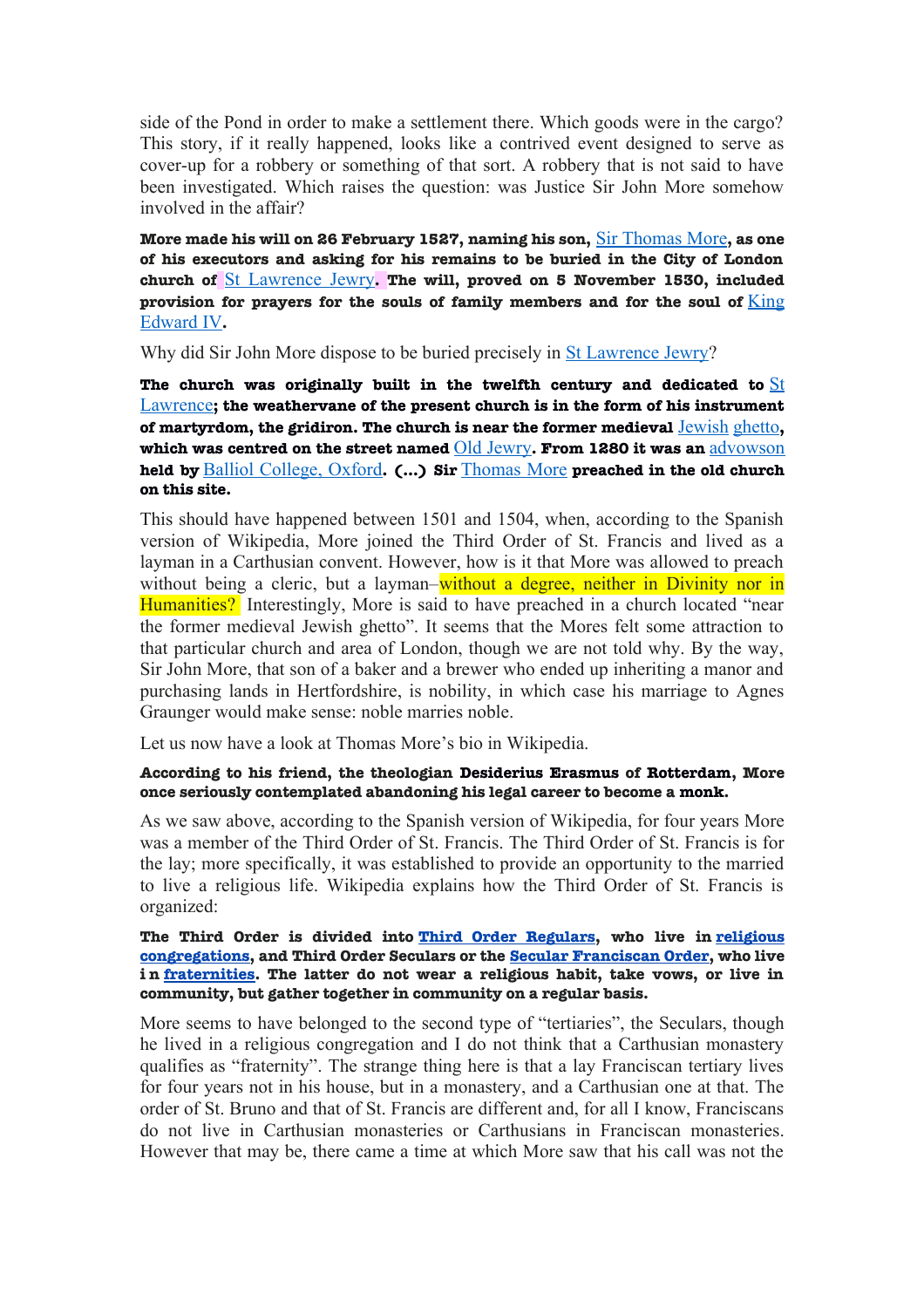monastery and decided instead to run for Parliament. A very radical change of life project.

In addition to this, there arises the question as to the support of More to get a seat in Parliament. Was it really so easy to get out of a Carthusian monastery after four years, run for a seat in the Parliament and get elected? I do not know of many monks who chose the monastery over a political career, and even less of politicians who considered becoming monks rather than politicians. This suggest that this story of the man who was in two minds about to become a monk or a politician is not real, but a diversionary story designed to portrait More as a staunch Catholic, so that we do not suspect that he was playing a different game.

The English version of Wikipedia sums up the years 1501-1504, saying that More "ultimately decided to remain a layman, standing for election to Parliament in 1504 and marrying the following year". Which raises another question: why such a haste to get married after four years of hesitation about whether to become a monk? How did Thomas meet Jane? Did the families arrange the marriage so the bride and the groom scarcely knew each other? More got married just one year after having got elected to Parliament (which would be 1505, More aged 27). Wikipedia does not say anything about Jane, but I have found this in <encyclopedia.com>:

**More, Jane Colt (c. 1488–1511). English gentlewoman who was the frst wife of Thomas More. Name variations: Jane Colte. Born Jane Colt around 1488; died in 1511; eldest of three daughters of John Colt of Essex, a family friend of Thomas More; became frst wife of Thomas More (...) in 1505.**

So Jane was probably nobility, like Thomas.

**Erasmus claims that Thomas More selected the young, uneducated country girl Jane Colt to be his bride in order to make of her what he wished. He instructed her in art and music and trained her to match his own tastes. When they attended church, he had her repeat the words of the sermon to be sure she understood them. At frst, Jane Colt was often reduced to tears, then she rebelled. When her father advised More that a good beating would put her in line, More found the suggestion abhorrent.**

## As any husband would have, Catholic or not Catholic.

**But Thomas More had a tendency to mock women, regarding them as stupid, foolish creatures. Though he felt girls should be educated as well as boys, he once told his daughters that even though they might not have anything to write about, they should write about nothing at length. Girls, being "loquacious by nature,"should always have a world to say about nothing at all." Erasmus, in his The Praise of Folly, was clearly referring to Thomas and Jane when he wrote: "I know a certain man named after me who gave his bride some imitation gems, assuring her (and he is a clever jokester) that they were not only real and genuine but also that they were of unparalleled and inestimable value. I ask you, what difference did it make to the girl since she feasted her eyes and mind no less pleasantly on glass and kept them hidden among her things as if they were an extraordinary treasure? Meanwhile, the husband avoided expense and profted by his wife's delusion, nor was she any less grateful to him than if he had given her some very costly gifts." Eventually, the couple made peace and had four children. Jane Colt, known by Thomas' friends as an "affable wife," died at age 23. Thomas More married Alice Middleton (**[Alice More](file:///h)**), six years his senior and the widow of a London merchant, one month later.**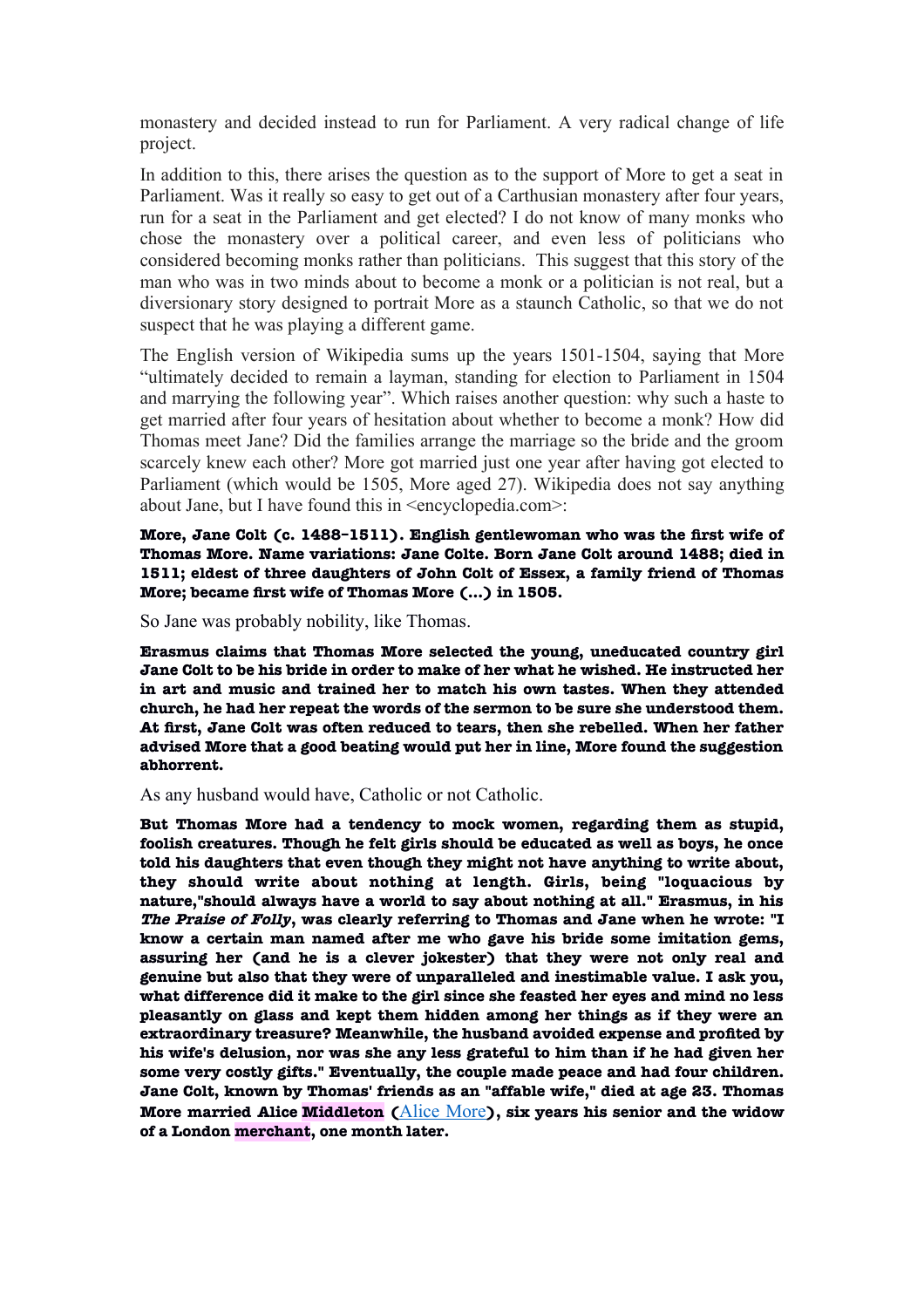"The couple made peace", so, at least for some time, the Jane-Thomas marriage was not a very happy one and Thomas does not look very much like a loving husband or father. There are two things that struck my attention here.

The first is More's second wife, Alice:

# **Alice, Lady More (née Harpur; 1474–1546 or 1551) - also known as Dame Alice Moore - was the second wife of [Sir Thomas More](file:///h) (…). She was the daughter of Elizabeth [\(née](file:///h) Adern) and Sir Richard Harpur.**

"Harpur" may be a variant of "Harper", but "Adern" does not look English to me. I googled "Adern Jewish" and the big computer always led me to Jacinda Ardern, current PM of New Zealand. In <https://jwa.org/encyclopedia/article/newzealand#pid-11052>, "Jewish Women in New Zealand", Ardern is praised as a Jewish woman who has reached the top political position in the island. Thus, More's second wife was Jewish on her mother's side. The question remains as to whether her first husband, John Middleton, London merchant, was Jewish as well. He was, like the Middletons now.

Secondly, More does not seem to have been very good with women. When I read about the economist John Maynard Keynes, who was gay, I saw that his companions in Cambridge, most of them (if not all) gay, had the same disdainful attitude towards women. In More's case, his position on women's education does not look particularly coherent in this text, for he advocated equality of education for boys and girls at the same time that he allegedly claimed that girls, unlike boys, were stupid and foolish. I wonder if Thomas's presents to Alice were of the same fake nature as those that, according to Erasmus, Thomas offered to Jane.

As we have just seen, when Jane died in 1511, More had had four children by her: [Margaret](file:///h) (Meg, the favorite of More) Elizabeth, Cicely, and John. After the death of Jane, More hastened again to get married. He had been married to Jane from 1505 to 1511, that is, for 6 years:

#### **Going "against friends' advice and common custom", within 30 days More had married one of the many eligible women among his wide circle of friends. He chose [Alice Middleton,](file:///h) a widow, to head his household and care for his small children. The speed of the marriage was so unusual that More had to get a dispensation from the [banns of marriage,](file:///h) which, due to his good public reputation, he easily obtained.**

More had no children with Alice, who, according to Wikipedia, was 37 when she was married to Thomas, who was 33 by that time, that is, four years younger than Alice. Thus, by marrying Alice, More got a housekeeper rather than a wife. Perhaps stupid and foolish, but someone had to look after the children of Jane, who at that time were very young. It is understandable that Alice and Thomas had no children, as 37 was too late an age at the time for a woman to conceive. However, Thomas, at 33, would be at the height of his powers:

**More had no children from his second marriage, although he raised Alice's daughter from her previous marriage as his own. More also became the guardian of two young girls: Anne Cresacre would eventually marry his son, John More; and [Margaret Giggs](file:///h) (later Clement) who was the only member of his family to witness his execution (she died on the 35th anniversary of that execution, and her daughter married More's nephew [William Rastell\)](file:///h). An affectionate father, More wrote letters to his children whenever he was away on legal or government business, and encouraged them to write to him often.**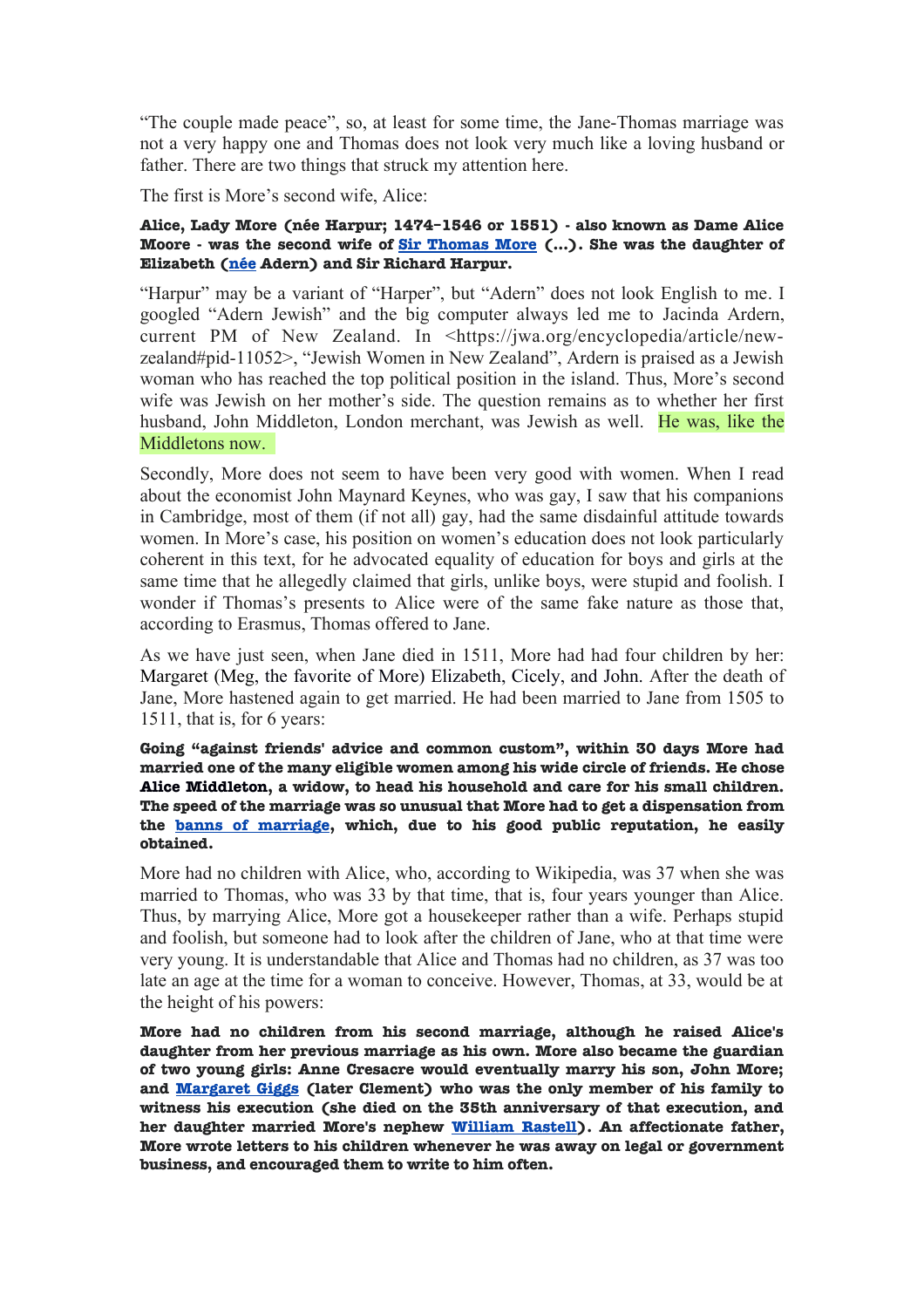We are not told how More became guardian of Ann and Margaret. However it may have been, it is convenient to keep in mind Margaret Giggs/Clement, for she was the only member of the More family who witnessed the decapitation of the father (in her case, step-father) on 6 July 1535. Interestingly, Wikipedia notes that Margaret Giggs/Clement died on the 35th anniversary of the decapitation of her father, which would be 6 July 1570. Surely a coincidence.

The academic career of More is also curious. From 1492 (aged 14) to 1494, More was sent to study to Oxford by his patron, the Cardinal John Morton. By the way, in <forebears.io> "Morton" is said to be a variant of "More". More spent those two years studying "scholastic doctrine" with Thomas Linacre and William Grocyn. Without a degree, More moved on to study Law in New Inn and then in Lincoln's Inn. In 1496, after two years of study of Law, he started his career as a lawyer. So in four years, More not only became proficient in Law, but also in Classical and Modern languages and in Philosophy. After finishing his four year studies, More became a judge and, according to Spanish Wikipedia, a teacher of Law, though it is not said where –or whether he got some academic degree at all, for it is odd to see someone teaching Law without a degree in Law.

This is the usual fake arc we have seen with them all. At Oxford by 14, which was not done, out by 16 with no degree, accepted to Law School with no degree, two years in Law School and out as a judge at age 18. A JUDGE AT 18!

After leaving academia, More served in a number of top positions in the English judicial system, so he must have known it well as an insider. More became not only a judge, but, interestingly, ambassador of England for commercial issues; a sort of Minister of Economics for Henry VIII. The Spanish version of Wikipedia underlines his diplomatic skills as commercial ambassador in Flanders in 1515 and in a long negotiation in Calais in 1517. The goal of those negotiations was "to solve mercantile problems", so he must have known the leading merchants and/or their ministers, though we are not told with whom More negotiate commercial issues—merchants or politicians? As the Jewish presence in the mercantile community in the Low Countries was not insignificant, More, as head of the English commercial delegation, should have known first hand the projects of the Jewish community in that key area of Europe.

On this account, there is a character that deserves our attention, because it establishes a second Jewish connection to More. I refer to the Spanish Humanist Luis Vives. Vives is the one on the left and More the one on the right.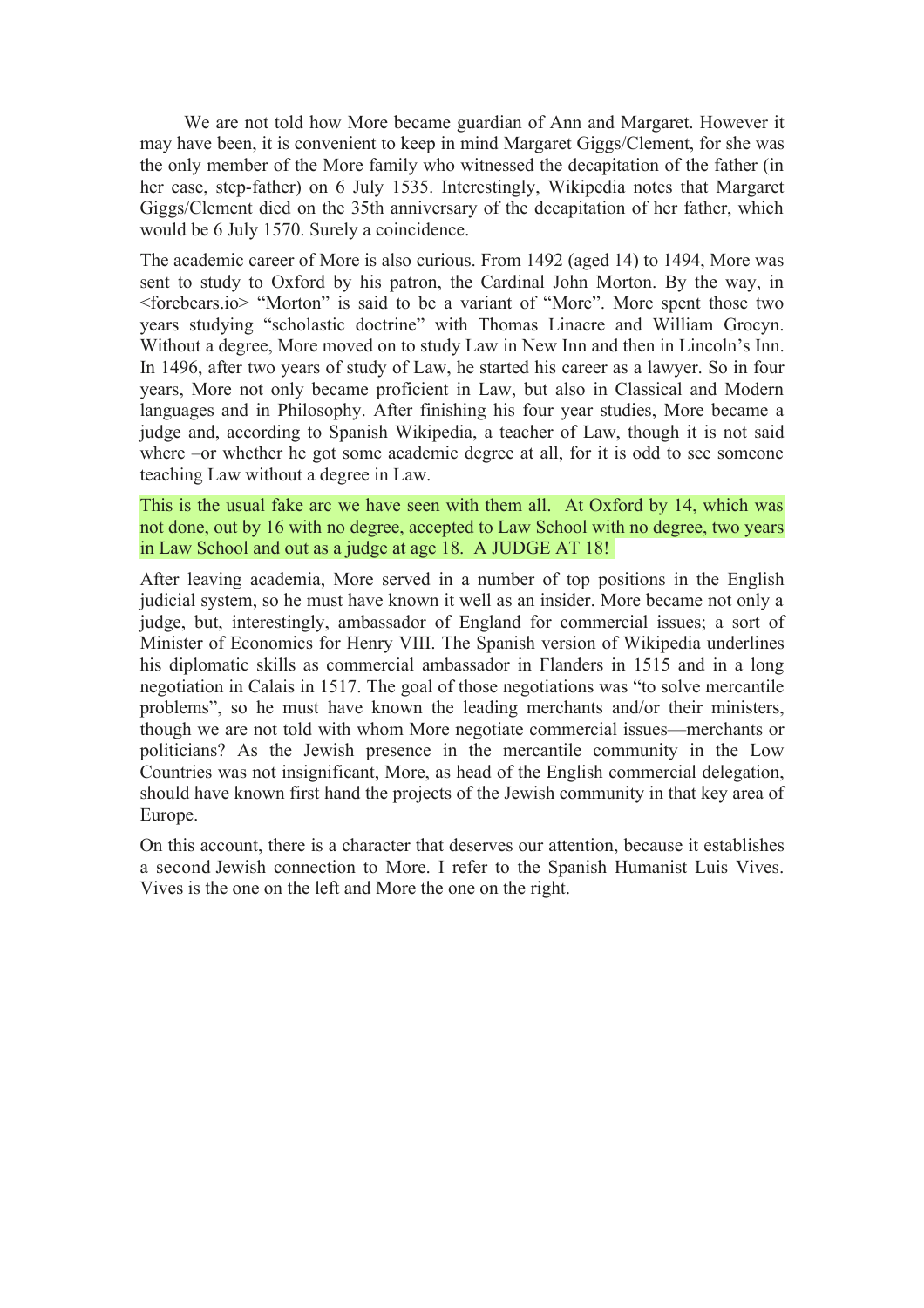

#### Another Jewish nose competition.

Vives was born in Valencia, a major city of the Mediterranean cost of Spain, in 1492 or 1493. His full name in Valencian was "Joan Lluis Vives i March". "Joan Lluis" is a common composite name in Spain: in English it would be "John Louis". "Vives" is the first surname of the father and "March" the first surname of the mother. In Valencia, Thomas More would have been "Thomas More i Graunger".

**Vives was born in [Valencia](file:///h) to a family which had [converted](file:///h) from [Judaism](file:///h) to [Christianity.](file:///h) As a child, he saw his father, grandmother and great-grandfather, as well as members of their wider family, executed as [Judaizers](file:///h) at the behest of the** [Spanish Inquisition](file:///h)**.**

Despite the crimes of the Christian Inquisition against them, the family converted to Christianity. Makes sense, doesn't it? Otherwise, the "Banca March" is to this day one of the most secretive and powerful banking establishments in Spain. "March" is pronounced "Mark". In theory, the family March, like the family Maura, come from the Balearic Islands. The Spanish Wiki page on Vives points out that the Vives family was important in the Valencian Jewish community.

**Vives studied at the [University of Paris](file:///h) from 1509 to 1512, and in 1519 was appointed professor of humanities at the [University of Leuven.](file:///h) At the insistence of his friend [Erasmus,](file:///h) he prepared an elaborate commentary on [Augustine'](file:///h) s De Civitate Dei, which was published in 1522 with a dedication to [Henry VIII of](file:///h) [England.](file:///h) Soon afterwards, he was invited to [England,](file:///h) and acted as tutor to** [the](file:///h) [Princess Mary](file:///h) **[PMO: Surely because of the dedication to Henry of his commentary on Augustine].**

What did Vives do from 1512 to 1519? The Spanish version of Wikipedia gives the answer: after graduation, Vives moved from Paris to Bruges because in that city there was a Valencian merchant community. That is to say a Jewish merchant community. Vives met there the woman who was to become his wife, Margarita Valldaura; in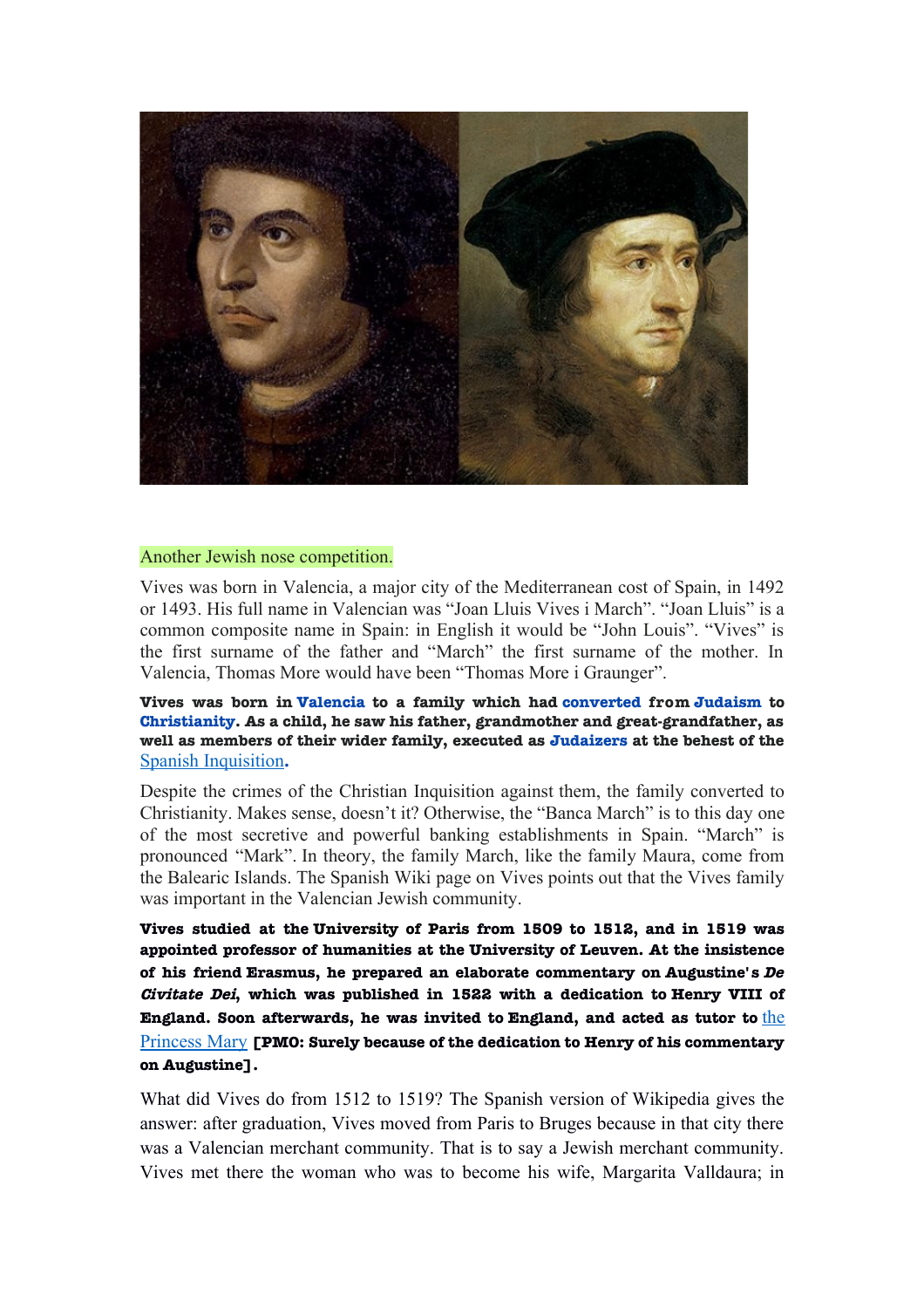English, Margaret Valley of Gold or Goldvalley. In 1523 Vives moved to England, with Margarita I guess, though she is not mentioned in the rest of the bio of Vives. According to Wikipedia, in England Vives made friends with More and with Catherine of Aragón. In Bruges as well as in England, Vives was engaged in trade in addition to his Humanist enterprises, so it stands to reason to assume that he had already met More in the Low Countries in one of More's "commercial missions" on behalf of "England" in the 1510s.

<span id="page-12-0"></span>**While in England, he (Vives) resided at [Corpus Christi College, Oxford](file:///h) [PMO: With Margarita? Were at that time women allowed to live in Oxford Colleges with their husbands?], where Erasmus had strong ties. Vives was made doctor of laws [PMO: "Honoris causa" I guess, for he had not studied Law] and lectured on [philosophy.](file:///h) Having declared himself against the** [annulment](#page-12-0) **of the marriage of Henry VIII and** [Catherine of Aragon](file:///h) **[PMO: Just like his friend More], he lost royal favour and was confned to his house for six weeks in 1528 [PMO: Not to the Tower and for a much shorter period of time than More]. On his release, he withdrew to [Bruges,](file:///h) where he devoted the rest of his life to the composition of numerous works, chiefy directed against the scholastic philosophy and the preponderant unquestioning authority of [Aristotle.](file:///h) The most important of his treatises is the De Causis Corruptarum Artium, which has been ranked with [Bacon'](file:///h)s [Novum Organon.](file:///h)**

Thus, "chiefly directed" against the pillars of Christian Theology. So much for Vives and for that More-Jewish connection. Let us return to More. In 1520, More "helped" king Henry to write a dissertation in defense of the seven Sacraments of the Catholic Church, against the doctrines that Marthin Luther was spreading on the Continent. The work was titled *"Assertio Septem Sacramentorum"*. Of course, among those seven sacraments is the sacrament of marriage. For his contribution to combating the heresies of Luther, Henry was awarded by Rome the title of "*Fidei Defensor*", "Defender of the Faith" –of the Catholic faith, that is. This title is held to this day by the Sovereigns of England and the characters "FD" can be seen in today's English coins. Wikipedia points out that according to some the true author of the dissertation was not Thomas More, but Bishop John Fisher, another decapitated victim of Henry VIII. Fisher also Jewish, of course. Let us leave Fisher for the moment and continue with More

If Miles is right and Henry was gay (and he has a very good case), More should have known it. Not only that. According to Wikipedia, More was "secretary and personal adviser to [King Henry VIII"](file:///h), so he was very close to Henry. The question is how close. Wikipedia says that More "remained in Henry's favour despite his refusal", that is, despite his resignation as Lord Chancellor on 16 May 1532. It is difficult to see how More could have remained in Henry's favor after having refused to continue in the highest office of the realm, an office to which Henry had personally appointed him. I would view More's resignation as a challenge to Henry, and that would not help much to keep him in Henry's favor. According to Wikipedia, Henry waited to "take action" against More until More refused to attend the [coronation](file:///h) of [Anne](file:///h) [Boleyn](file:///h) a s [Queen of England,](file:///h) which took place on 1 June 1533. Strange that an offended king does not take immediate action against the offender, but instead waits. For what? For another refusal? How many refusals of More did Henry need to "take action" against him?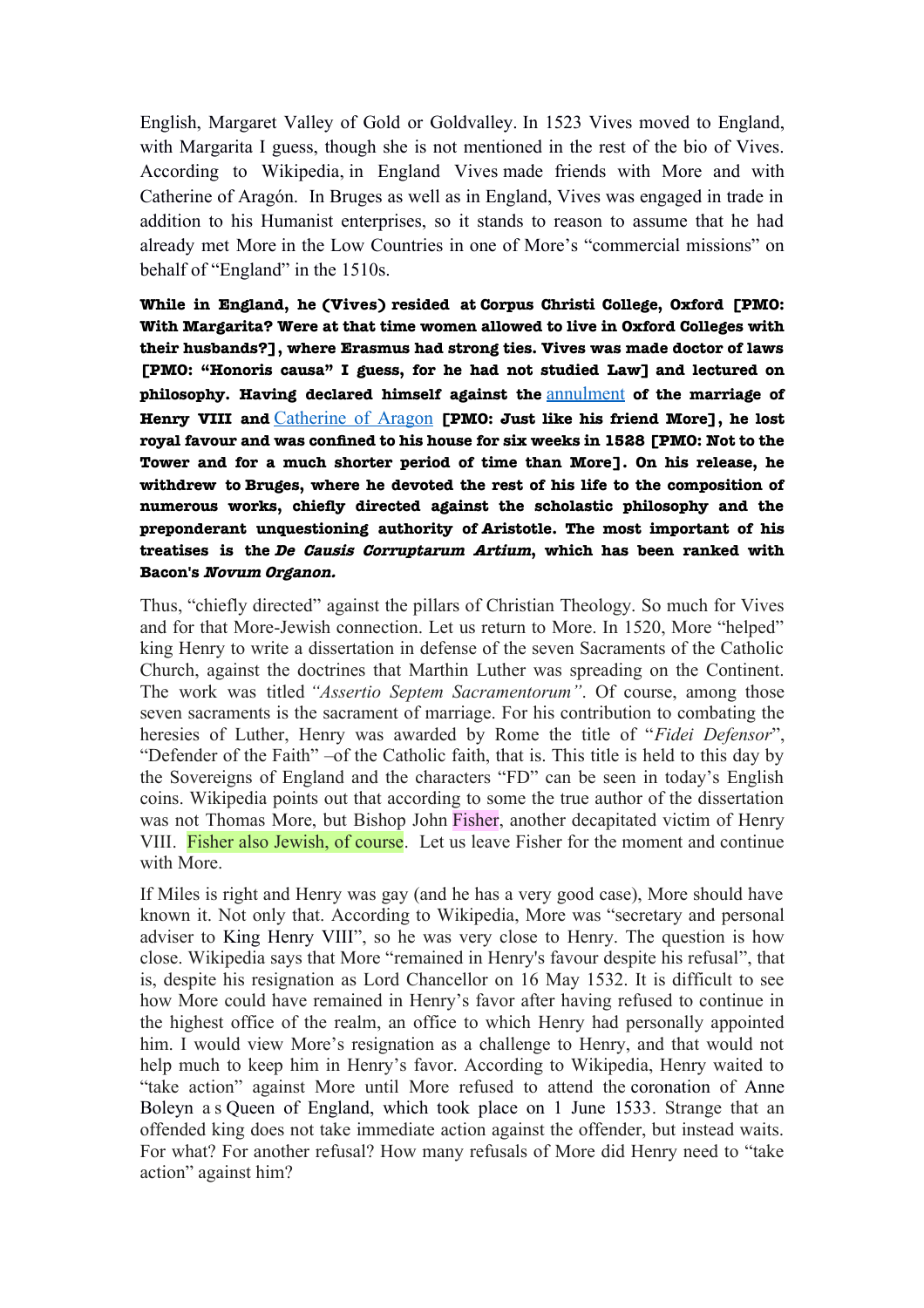## **Henry and Anne formally married on 25 January 1533, after a secret wedding on 14 November 1532.**

The Wikipedia page of Bishop Fisher reads:

# **In January of the next year, Henry secretly went through a form of marriage with [Anne Boleyn.](file:///h)**

Which is even worse, because instead of a secret wedding we have a secret "form of marriage", an expression of which I cannot make sense.

# Yes, which was it? It reminds us of the shenanigans with the marriage of Grace Kelly.

What need was there of a secret wedding or of a secret "form of marriage"? A king secretly wedding? Usually what kings do in secrecy is to have bastards, not weddings. From whom or what were Anne and Henry hiding? A secret wedding sounds as if the King of England was robbing a bank at night.

There were more refusals by More before his resignation as Lord Chancellor in 1532. In 1530, being Lord Chancellor:

**More refused to sign a letter by the leading English churchmen and aristocrats asking** [Pope Clement VII](file:///h) **to** [annul](file:///h) **Henry's marriage to** [Catherine of Aragón](file:///h)**, and also quarreled with Henry VIII over the heresy laws. In 1531, a royal decree required the clergy to take an** [oath acknowledging the King](file:///h) **as** [Supreme Head of the](file:///h) [Church of England](file:///h)**. The bishops at the** [Convocation of Canterbury](file:///h) **in 1532 agreed to sign the Oath but only under threat of praemunire and only after these words were added: "as far as the law of Christ allows""**

There are a couple of things here that deserve a closer look. First, there is the letter by the leading English churchmen and aristocrats asking [Pope Clement VII](file:///h) to [annul](file:///h) Henry's marriage to [Catherine of Aragón.](file:///h) I guess that by "annul" what is meant is a declaration that the marital bond does not exist. In the Catholic Church, divorce does not exist, and the matrimonial bond is "till death do them part". Usually, the way people break their marriages is by appealing to the Pope, who hands the case to the Roman Rota, the ecclesiastical tribunal that the Pope established in the  $13<sup>th</sup>$  century for matrimonial issues. The Rota does not annul marriages, because a Catholic marriage cannot be annulled, by the Pope by the Rota or by anyone. The argument of the wealthy, who are the ones who can afford to pay the high fees of the Roman Rota and the lawyers, is that there was no marriage, no matrimonial bond, never that the bond exists and that it is pronounced broken or "annulled". The cause is customarily some defect in consent; for instance: that some party concealed crucial information to the other.

Henry did not go that way, which would not have been too difficult: it is the way to go and is used time and again by the wealthy to this day. He rather chose to use leading aristocrats and Bishops to demand from the Pope something that should have ended in the Rota, if the argument that the Old Testament says that a man should not marry the widow of a brother is anything to go by. Also odd is that the Pope does not send Henry's request to the Rota, which is the tribunal that the Popes had long before established to deal with those issues.

If by "annul" is meant a divorce, no Bishop in his right mind would ever request from the Pope a divorce, because, as I just said, divorce does not exist in the Catholic Church: a Catholic marriage is for life: "*quod Deus coniunxit homo non separet*", that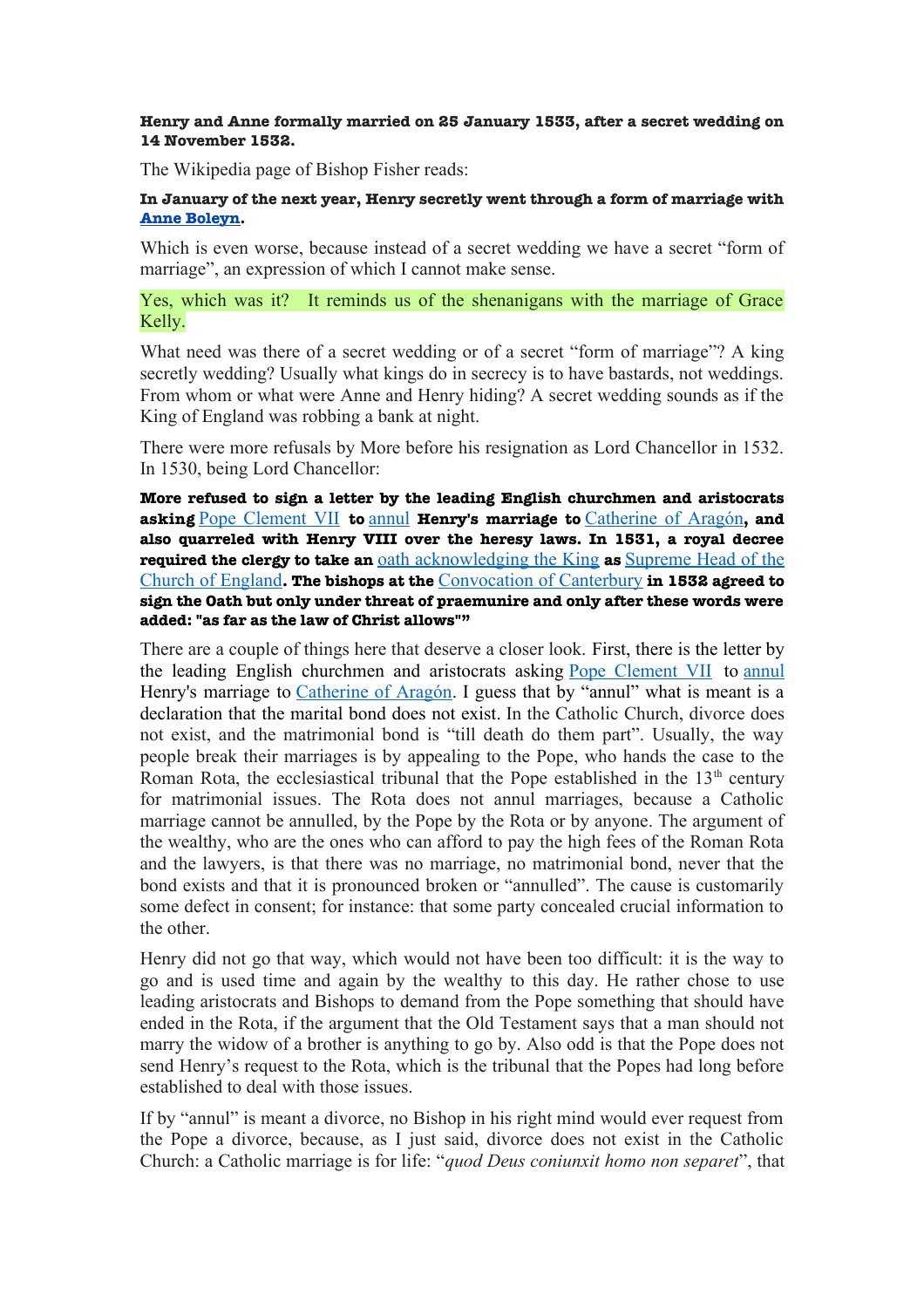is, "That Which God Has Joined, Let No Man Put Asunder". "No man" of course includes the Pope. Full stop.

This strongly suggests that Miles is right in claiming that the nullity of the marriage of Catherine and Henry was the cover-up for the operation of not only seizing the property of the Anglican Catholic Church, but also for its replacement for another church of sorts, the church of the goddess pound sterling, of hard work and poverty for the people and more riches for the already rich. Henry, or the directors of the operation, chose the most controversial and noisy way to stage a matrimonial issue. This is where the eyes of everybody were going to be set, on whether or not the marriage to Ann was valid or whether the Old Testament made null the union Catherine-Henry, not on the expropriation of the patrimony of the Catholic Church and the establishment of a new church of a theocratic-mercantile character. By the way, Henry had been married to Catherine from 1509 to 1533, that is, for 24 years. According to Wikipedia, it was about 1527, that is, after about 18 years of marriage to Catherine, when Henry came to the conclusion that his marriage to her was null because he had violated some precept of the Old Testament, not of the New. The appeal to the Old Testament looks very much like an excuse (and not a very good one at that) to cast a smokescreen and go ahead behind the smoke with the operation of displacing the Yorkist opposition.

I do not mean to make an apology of the Catholic hierarchy here. I am not terribly fond of it. What I mean to say is that the controversy of Henry with Rome does not look like any religious or theological one, but rather like a strategic operation, as Miles notes. However, I would like to add that one of the features that distinguishes Christianity from other religions is the separation between the tiara and the throne, the civil and the religious. In other civilizations without any such separation, the will of the ruler ends up being the will of God. In the Christendom the separation has often been rather blurry, certainly, but it remains there and the civil ruler can be questioned from a religious standpoint–as the religious ruler can also be questioned from a civil standpoint. To keep that separation the ecclesiastical patrimony is fundamental. Without a patrimony, the religious would not have any presence in the civil sphere and religion would be air. Which is why I would say that, in addition to the obvious enrichment of those benefited by the operation, the expropriation of the patrimony of the Catholic Church was a first necessary step to a theocratic order of the kind pursued by Henry and his ilk. One has freedom to the extent that one has property (*pace* the World Economic Forum).

Secondly, as to the 1531 decree demanding the clergy to take an [oath acknowledging](file:///h) [the King](file:///h) as [Supreme Head of the Church of England,](file:///h) no cleric could take any such oath, as it collides in a too obvious way with the Catholic doctrine. To take any such oath is tantamount to placing oneself outside the Catholic Church. However, the English "Episcopal Conference" takes the oath and gives in without resistance to Henry's encroachment upon the Catholic Church. It seems that adding a few words ("as far as the law of Christ allows") is enough to make peace with a King that is not only attacking the Church, but founding a new one of his own: call it Church of England or Church of Henry, but it would be a new church. Not the Church *of* England, but a new Churchlike organization *in* England. The Church of England or Anglican Church is the Universal (this is what the Greek word "Catholic" means) Church in England. By the way, if the "law of Christ" is the Catholic doctrine, which is the doctrine a Catholic Bishop is expected to uphold, then the "law of Christ" leaves no room for the acceptance of any civil authority as Pope.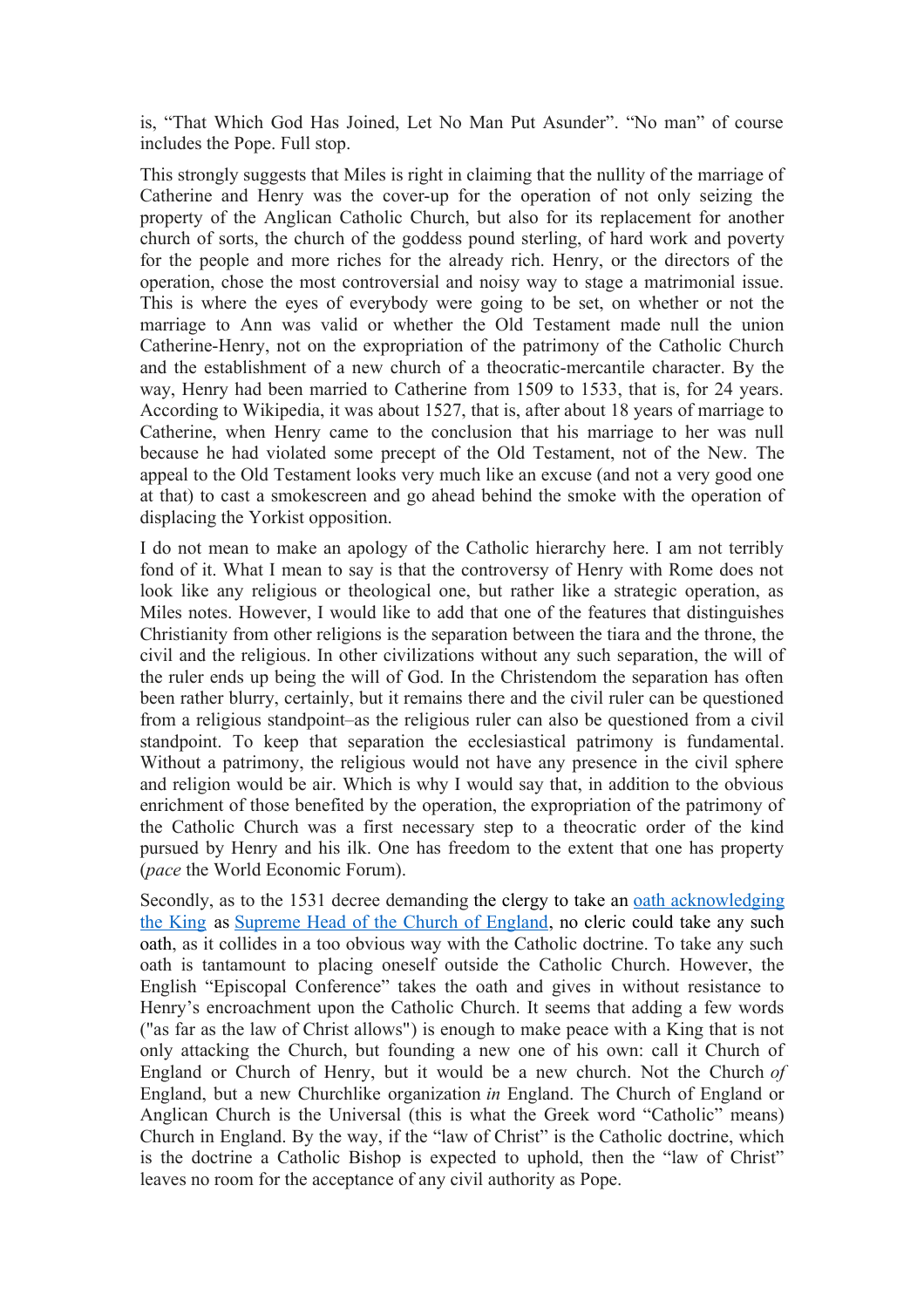**On 13 April 1534, More was asked to appear before a commission and swear his allegiance to the parliamentary [Act of Succession.](file:///h) More accepted Parliament's right to declare [Anne Boleyn](file:///h) the legitimate Queen of England, though he refused "the spiritual validity of the king's second marriage".**

So the marriage of Henry to Ann was not "spiritually valid" for More. What is that "spiritual validity"? What is the difference between validity and spiritual validity? What other kinds of validity did More contemplate? If the marriage of Henry to Ann was not valid, what right did the Parliament have to declare Ann legitimate Queen of England? And first of all, what question can be posed about the marriage of Henry to Ann if that marriage did not exist? At least not in the Catholic Church. There was no question about the validity, spiritual or material, of the second marriage of Henry because that marriage did not exist. More does not go that way, but this would have been the point according to the Catholic doctrine More was supposed to be a staunch defender of. One could understand that More speaks as if he admitted that there was a second marriage and, in order to keep his head upon his shoulders, implies the contrary (which means that there are no basis to crown Ann as Queen of England) in a diplomatic way saying that the marriage is not spiritually valid.

**Holding fast to the teaching of [papal supremacy,](file:///h) he steadfastly refused to take the oath of supremacy of the Crown in the relationship between the kingdom and the church in England [PMO: How could a Catholic possibly acknowledge a civil authority as the supreme ecclesiastical authority?]. More furthermore publicly refused to uphold Henry's annulment from Catherine. [John Fisher,](file:///h) Bishop of Rochester, refused the oath along with More.**

So you see, More is just playing his part, making *certain* there will be a rupture with Rome, by taking the Pope's part within England. He is the controlled opposition.

Enter Bishop John Fisher, whose clash with Henry was very similar to that of More. Here is one of the two portraits of him shown in Wikipedia, attributed to [Gerard](file:///h) [Valck,](file:///h) after [Adriaen van der Werff,](file:///h) and dated 1697: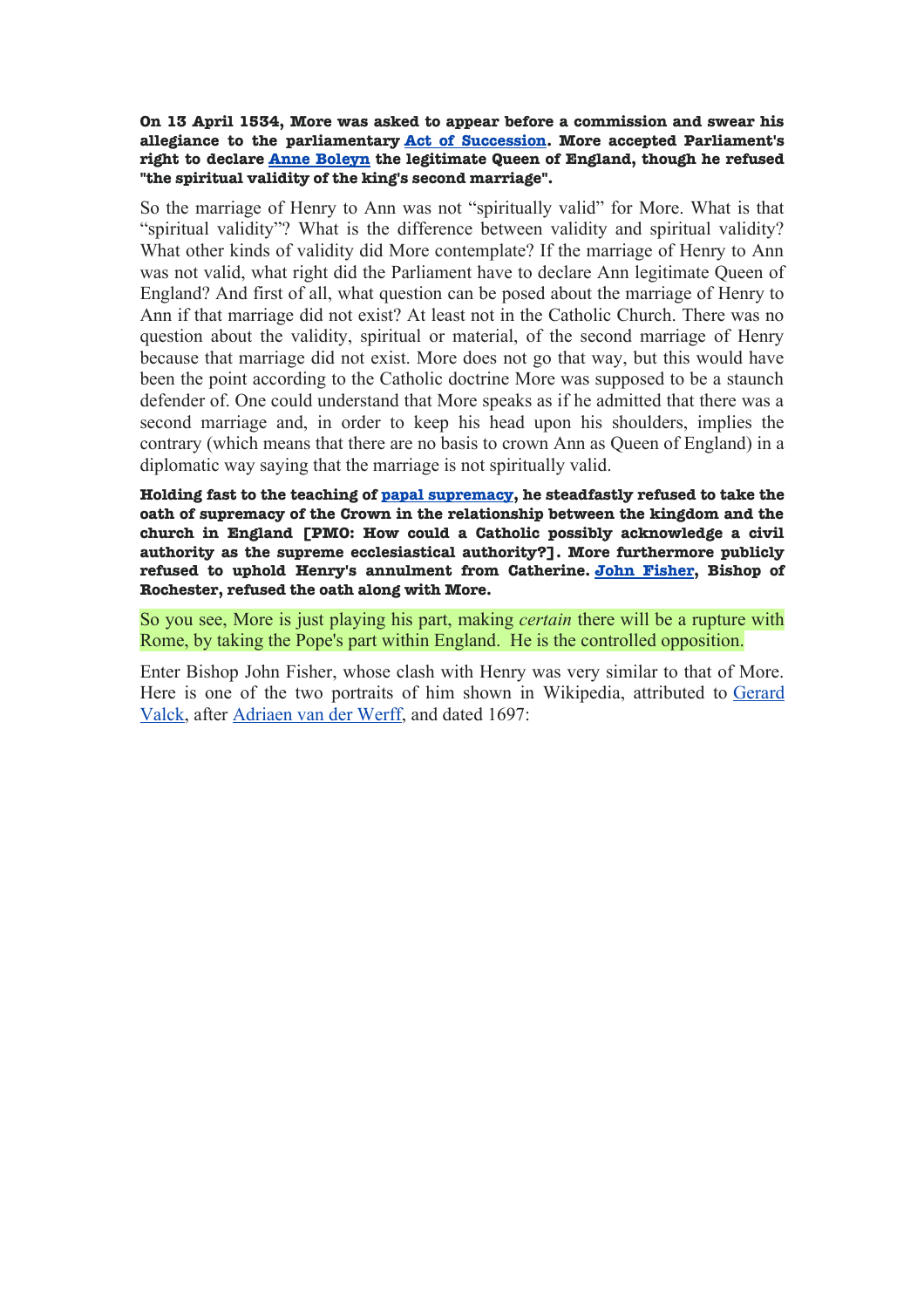

Note that there is no cross on the Bishop's chest and the spelling of his surname: "Fischer", not "Fisher, like in the Jewish banker Stanley Fischer, for instance. "Fischer" is not an uncommon Jewish surname. Wikipedia:

**Stanley (Shlomo) Fischer, [Israeli American](file:///h) economist who served as the 20th [Vice Chair of the Federal Reserve](file:///h) from 2014 to 2017. Fisher previously served as the 8th governor of the [Bank of Israel](file:///h) from 2005 to 2013. Born in [Northern](file:///h) [Rhodesia](file:///h) (now [Zambia\)](file:///h), he holds [dual citizenship](file:///h) in [Israel](file:///h) and the [United States.](file:///h) (...) On January 10, 2014, President [Barack Obama](file:///h) nominated Fischer to be Vice-Chairman of the US [Federal Reserve Board of Governors.](file:///h)**

Which suggests that Bishop Foxe and Bishop Fischer were both Jewish.

The stories of More and Fisher are very much alike, though there is a point of strong contrast between the two. According to Wikipedia, Fisher, unlike More, had a wide popular support, and, as a consequence, his imprisonment, trial and execution were quite a problem for the PR department of the Crown:

**A public outcry was brewing among the London populace who saw a sinister irony in the parallels between the conviction of Fisher and that of his patronal namesake, [Saint John the Baptist,](file:///h) who was executed by King [Herod Antipas](file:///h) for challenging the validity of Herod's marriage to his brother's divorcée [Herodias.](file:///h) For fear of John Fisher's living through his patronal [feast day,](file:///h) that of the [Nativity](file:///h) [of St. John the Baptist](file:///h) on 24 June, and of attracting too much public sympathy, King Henry commuted the sentence to that of [beheading,](file:///h) to be accomplished before 23 June, the Vigil of the feast of the Nativity of St. John the Baptist. He**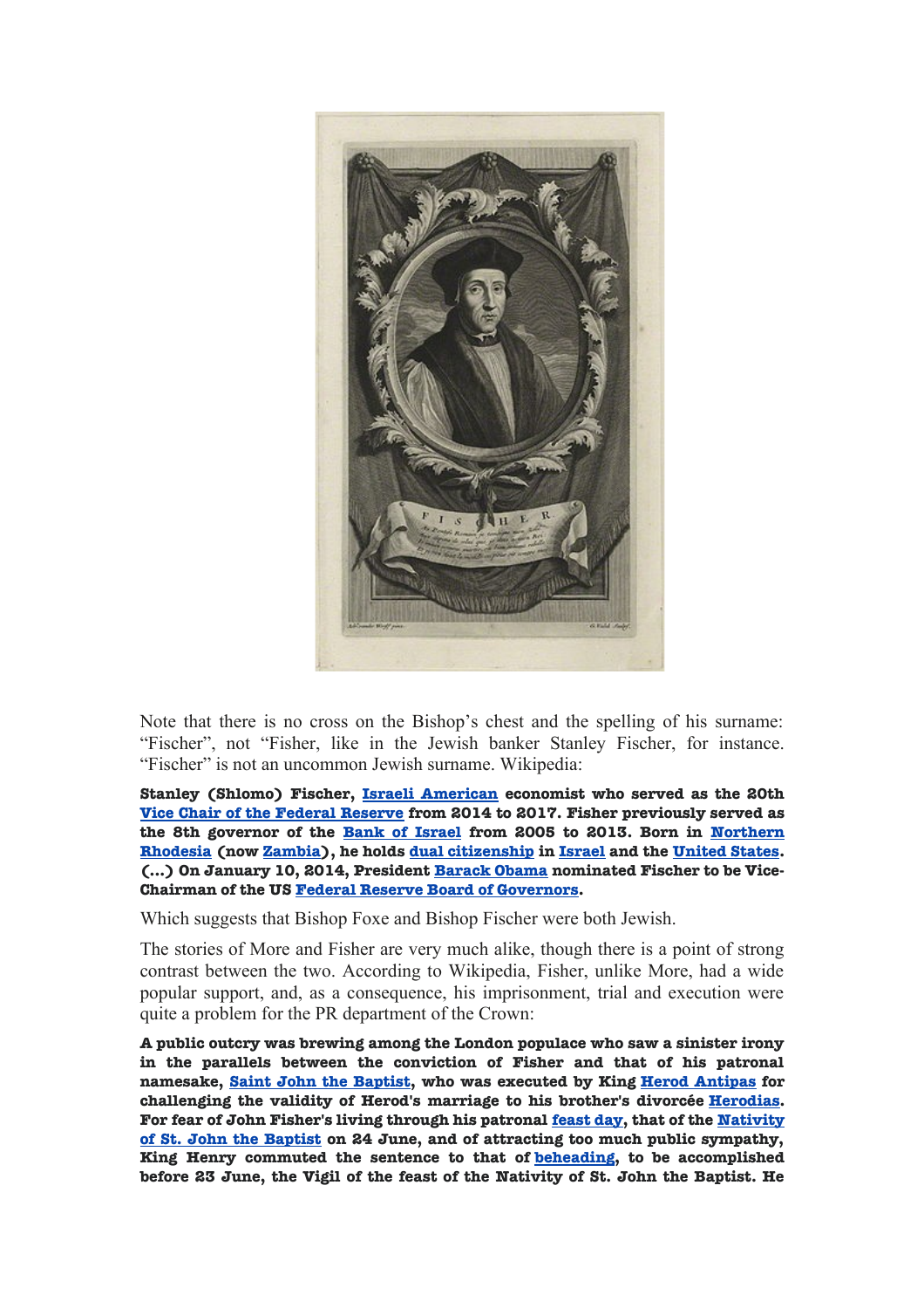**was executed on [Tower Hill](file:///h) on 22 June 1535. The execution had the opposite effect from that which King Henry VIII intended, as it created yet another parallel with that of the martyrdom of St. John the Baptist, who was also beheaded; his death also happened on the feast day of [Saint Alban,](file:///h) the frst martyr of Britain."**

Note: the "London populace", not the "London people". More is not said anywhere to have a popular support comparable to that enjoyed by Fisher, which raises the question as to why, because More had ranked higher in the civil order higher than Fisher in the ecclesiastical one: More had been, among many other top positions, Prime Minister, whilst Fisher was only a bishop. There were many bishops in England, but only one PM. Moreover, the attack on the church was coming from the civil, not from the ecclesiastical branch, however much the latter had been so infiltrated that it had been turned into a Tudor department. It was PM More's time to show his English Catholic fellows that the Catholic majority was not going to give in to the foreign attack on England; indeed, if the top layer of the Church of England had not been previously infiltrated by the Tudor/Stanleys, Henry would have been unleashing a revolt. This is what happened in Germany with Luther.

If Miles is right to claim that the English people saw the Protestants as thieves, the Lancastrians had to have a solid grip on the civil as well as on the ecclesiastical top layers. Sort of like today's virus operation: either you have the top layers of society solidly on your grip or you are going to face a lot of trouble when it comes to tormenting and expropriating the people with the preposterous story of the little bug that invaded the Earth to kill the human race. In  $16<sup>th</sup>$  century England, it seems that things were very much the same as now. There was no revolt against the disruptive policies of Henry because the upper layers of society were under control. The Catholic hero More and the popular Bishop Fisher were allegedly decapitated because of their adherence to the Catholic doctrine and there is not any popular unrest, in sharp contrast to the German Peasant's War.

## **Four days later, Henry had More imprisoned in the [Tower of London.](file:///h)**

That would be  $17<sup>th</sup>$  April 1534, after More's refusal to take the oath regarding the Act of Succession. More is imprisoned in the Tower of London with no accusation pending on him. The goal of the incarceration seems to be to wear More down until he either publicly acknowledged Henry as the Pope of his new Church or until he publicly declared that Henry could not be made into the Pope of the Anglican Church, in which case he was sending himself to the scaffold. More was allegedly confined in the Tower of London for more than a year.

### **In addition to refusing to support the King's annulment or supremacy, More refused to sign the 1534 [Oath of Succession](file:///h) confrming Anne's role as queen and the rights of their children to succession. More's fate was sealed. While he had no argument with the basic concept of succession as stated in the Act, the preamble of the Oath repudiated the authority of the Pope.**

The "action" of Henry against More brought finally him to trial for treason. According to Wikipedia, "The trial was held on 1 July 1535, before a panel of judges that included the new Lord Chancellor, [Sir Thomas Audley,](file:///h) as well as Anne Boleyn's uncle, [Thomas Howard, 3rd Duke of Norfolk,](file:///h) her father [Thomas Boleyn](file:///h) and her brother [George Boleyn"](file:///h). A remarkable "panel of judges", but More, an experienced judge and lawyer himself, did not recuse that kangaroo tribunal. Perhaps there was no way to do any such thing, so More knew from the beginning that he was doomed. Which suggests that the trial was a farce and that, as Miles says, the divorce was a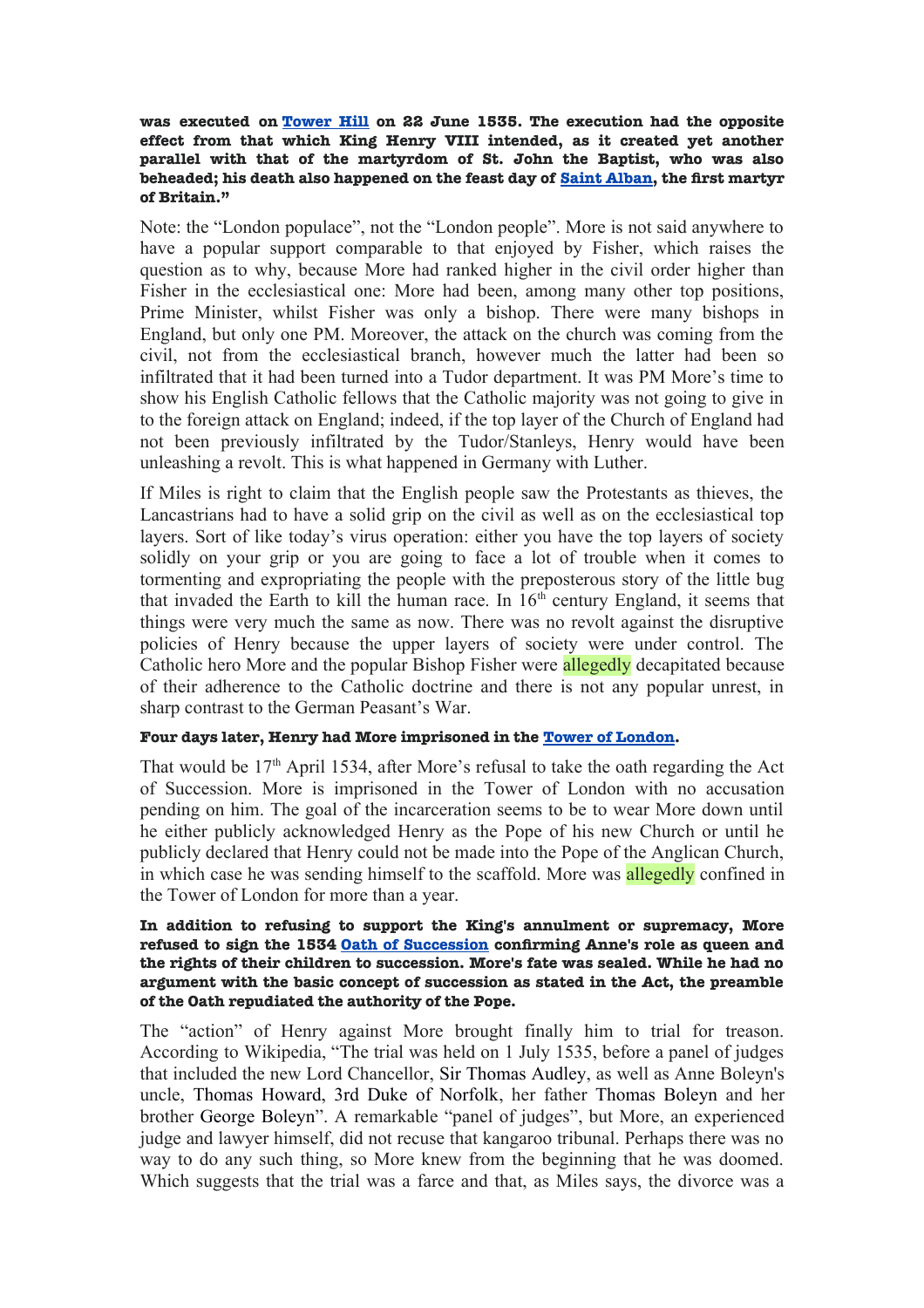cover up for the operation of destruction of the Church of England; in this case, in the name of freedom for England from the Papist oppression. The inaction of More suggests that he was in on it, but posing as defender of the Church of Rome—a sort of controlled opposition.

There are two questions at issue, namely, the Act of Supremacy and the divorce of Henry from Catherine. In the movie "A Man for All Seasons", once sentenced to death and thus freed from silence, More speaks his mind. He says that the tribunal condemns him to death not because any opposition to the Act of Supremacy, which in my opinion is the key issue, but because his refusal to accept the validity of the marriage of Henry to Anne: "I will never bend to that marriage", cries More out loud. This is strange, for, according to Catholic doctrine, there was no marriage to bend or not to bend to. Besides, the question at issue was the Act of Supremacy, which is what makes it possible to appoint Henry Pope of a new church in which divorce is allowed –Henry married other four times.

Though the popular support for Fisher and More is remarkably different in Wikipedia, the process that led both to the scaffold is too similar. The two of them appealed to the strategy of silence when it came to taking the oaths. Apparently, they though that such a legal trick could save them from the wrath of Henry. If they disparaged Henry so much that Henry wanted them decapitated not by decree but by trial, what was needed was to undermine the strategy of silence; in other words, a declaration that Henry was not the head of the Anglican Church, from which it follows that his wife, and therefore, Queen of England, was Catherine, and that his marriage to Ann was but an act. The strategy of Henry's people was to produce a witness who testifies that the two men had denied the validity of the Act of Supremacy. In both cases, the witness who sent the two men to the axe was the notorious scoundrel Richard Rich. Here is what Wikipedia says about Fisher:

**Fisher refused the oath and was imprisoned in the [Tower of London](file:///h) on 26 April 1534. Several efforts were made to induce him to submit, but without effect, and in November he was attained of misprision of treason a second time, his goods being forfeited as from the previous 1 March, and the See of Rochester being declared vacant as of 2 June following. He was to remain in the Tower for over a year, and while he was allowed food and drink sent by friends, and a servant, he was not allowed a priest, even to the very end. A long letter exists, written from the Tower by Fisher to [Thomas Cromwell,](file:///h) speaking of the severity of his conditions of imprisonment.**

For the food and drink sent by his friends were of not of very good quality, I guess. Despite that, the maneuver to wear Fisher down did not succeed and he remained stubborn in his silence.

**Like Thomas More, Bishop Fisher believed that, because the statute condemned only those speaking maliciously against the King's new title, there was safety in silence. However, on 7 May he fell into a trap laid for him by [Richard Rich,](file:///h) who was to perjure himself to obtain Thomas More's conviction. Rich told Fisher that for his own conscience's sake the King wished to know, in strict secrecy, Fisher's real opinion. Fisher, once again, declared that the King was not Supreme Head of the Church of England.**

This story does not sound credible. The trap that Rich sets to lure Fisher into uttering the dirty words looks childish. Fisher must have known who Rich was, and if he made any confidence to him Fisher was suicidal and foolish. "Tell me what you really think (as if Henry did not know it) and I will tell it to the king in strict secrecy, for he is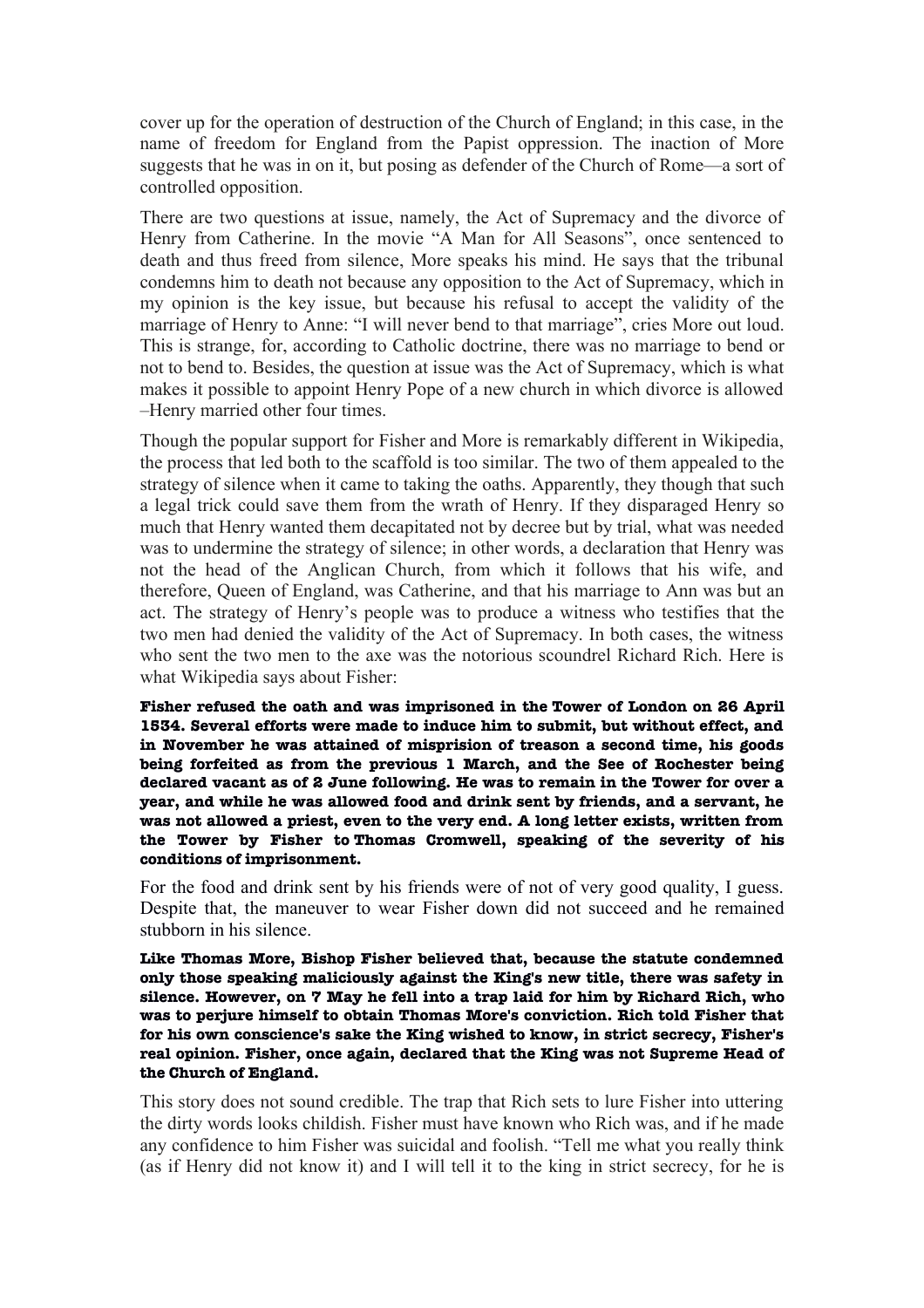very interested in your real opinion". It was precisely the interest of the king in real opinions what had got Fisher incarcerated for over a year. The result of such a confidence of Fisher to Rich is that Fisher was allegedly decapitated on 22 June 1535.

Why hold Fisher and More imprisoned in the Tower for more than a year, when "a public outcry was brewing among the London populace"? Besides, as the trial of More showed, neither man had to say anything to get decapitated. Rich perjures on the trial of More, and not in the trial of Fisher because he obtains the selfincrimination of Fisher. Interestingly, no authority supports Fisher or More. The goal of the imprisonment is said to make the two men renege their faith, but was it rather to discourage and terrorize the Catholic people and thus to avoid a revolt, as it had happened in Germany? If Fisher and More were really an obstacle to the plans of Henry, why not proceed straight-away against them, accusing them of treason to England and of submission to the despot Pope of Rome? And of course getting the two of them beheaded. That would have taught a lesson to the Catholic people.

The kangaroo tribunal would have accepted anything from Rich. His approaches to Fisher and More were unnecessary. With a kangaroo tribunal, there is no need to lure anybody into declaring anything. Which strongly suggests that the two trials were so only in appearance.

There are a couple of things about Fisher that struck my attention:

# **Fisher's strategy was to assemble funds and attract to Cambridge leading scholars from Europe, promoting the study not only of [Classical Latin](file:///h) and [Greek](file:///h) authors, but of [Hebrew.](file:///h)**

As far as I know, the Catholic Church is interested in the Old Testament only as a prelude to the New. The Christians who gave a new prominence to the Old Testament were the Protestants. Henry based his case of nullity not on the New, but on the Old Testament. Of course the Old Testament is in the canon of sacred books of the Catholic Church, and its original language is Hebrew, so it makes sense to have Catholics who know Hebrew. However, the core of Catholicism is the New Testament, the original of which is in Greek, not in Hebrew.

Secondly:

**Fisher also engaged in secret activities to overthrow Henry. As early as 1531 he began secretly communicating with foreign diplomats. In September 1533 communicating secretly through the imperial ambassador [Eustace Chapuys](file:///h) he encouraged [Holy Roman Emperor Charles V](file:///h) to invade England and depose Henry in combination with a domestic uprising.**

As if invading England was something that Charles could do based on the support of Bishop Fischer. This story does not sound credible either. Not only was it obvious high treason, but unfeasible. More is not said to have engaged himself in such activities.

If the goal of Fisher was to stop the Lancastrian takeover of England, it seems that he was not knocking on the right door. Look at Charles' coat of arms. It is a Phoenix. Miles has convincingly argued that Charles was a Southern Phoenician. Thus it seems that in addition to the struggle between Lancastrians and Yorkists, we have here a struggle between Northern and Southern Phoenicians on English shores. By the way, the dead lamb hanging before the tail of the Phoenix is just sinister: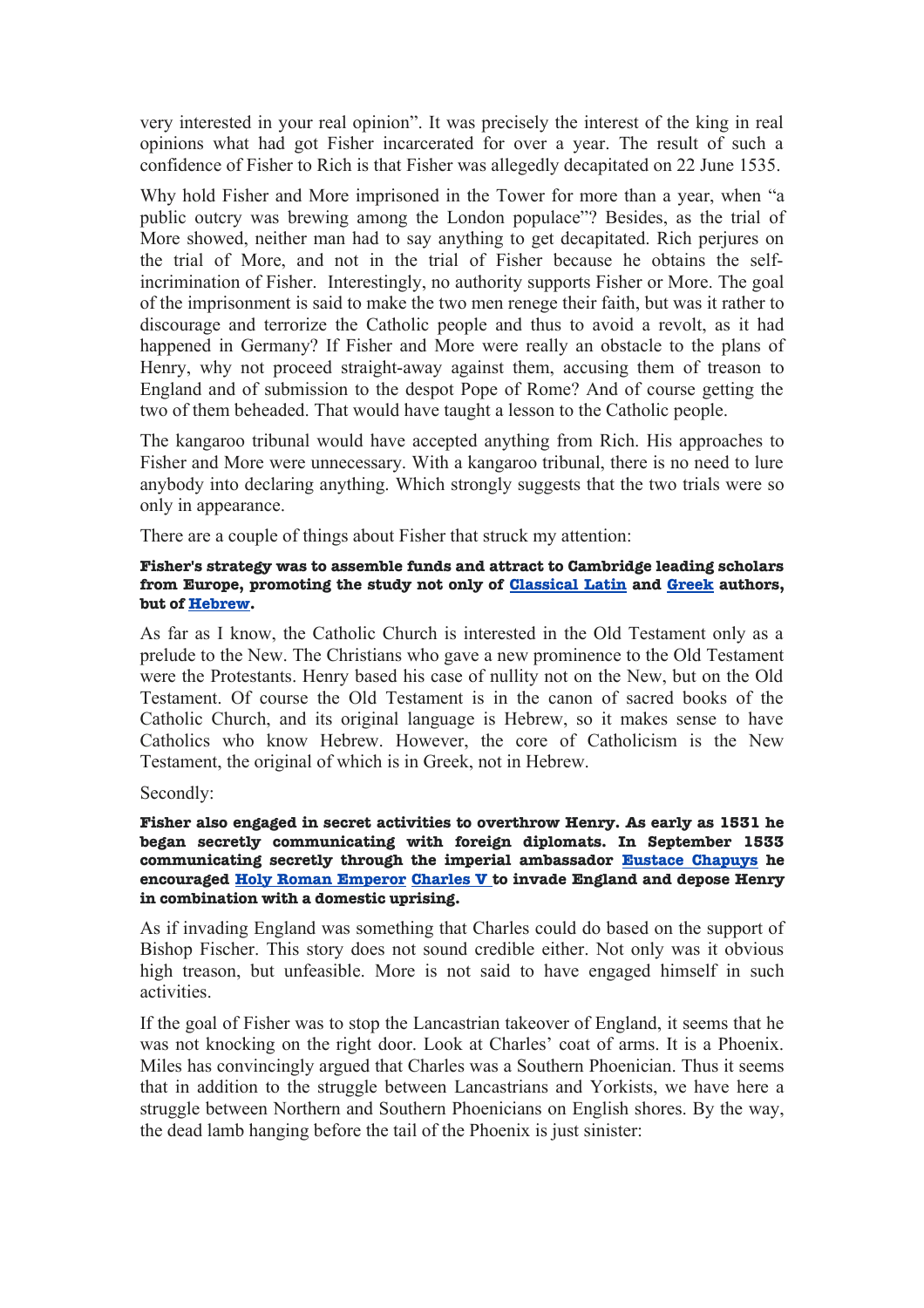

# Wikipedia does not tell much about the decapitation of More:

**More asked that his foster/adopted daughter [Margaret Clement](file:///h) (née Giggs) be given his headless corpse to bury. She was the only member of his family to witness his execution. He was buried at the Tower of London, in the chapel of [St](file:///h) [Peter ad Vincula](file:///h) in an unmarked grave. His head was [fxed upon a pike](file:///h) over [London Bridge](file:///h) for a month, according to the normal custom for traitors. More's daughter Margaret later rescued the severed head. It is believed to rest in the Roper Vault of [St Dunstan's Church, Canterbury.](file:///h)"**

More's body is conveniently buried in an unmarked grave, so there is no evidence that the body buried in the grave is More's. What is venerated of More is his head, which is supposed to be in the Roper Vault of Canterbury. As Miles was noted in other similar cases, after a month the head of More (if indeed it was his head) would have been made unrecognizable by the crows, so it would have been practically impossible for Meg (the favorite child of More) to tell whose the head was. By the way, why is it that Meg did not accompany her father in his last moments? Why only one member of the family, and a stepdaughter at that? Who else in addition to Margaret Clement witnessed the decapitation of More? The text of Wikipedia seems to imply that Margaret Clement witnessed the decapitation of her stepfather, but that his headless body was not given to her, but to the personnel of the Tower, who were the ones who moved it from the scaffold to the unmarked grave.

In the movie "A Man for All Seasons", More urges his family to leave England for the Continent at night, in secrecy, on the assumption that they would suffer a reprisal